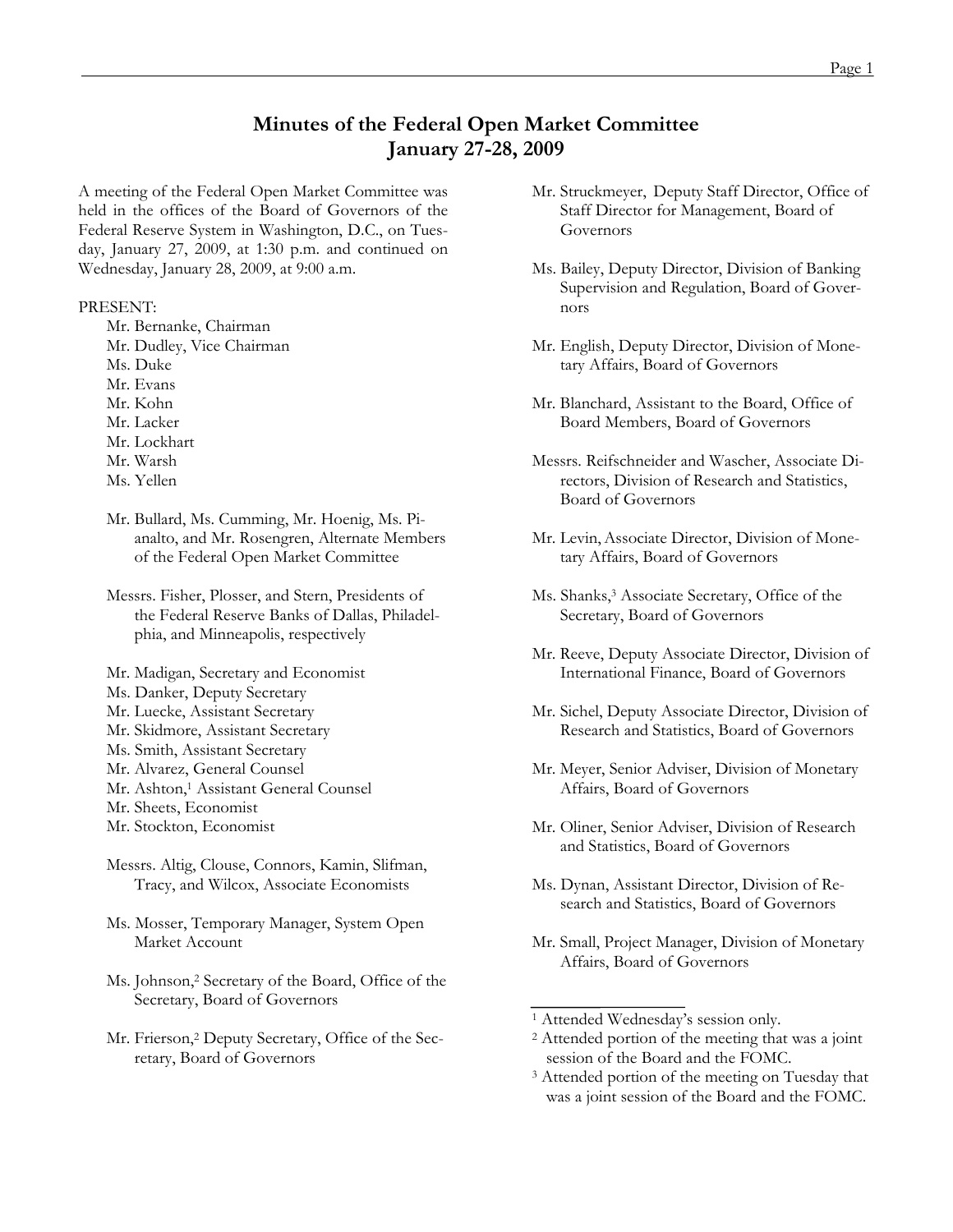- Ms. Kusko, Senior Economist, Division of Research and Statistics, Board of Governors
- Mr. Gust, Senior Economist, Division of International Finance, Board of Governors
- Messrs. Driscoll and King, Economists, Division of Monetary Affairs, Board of Governors
- Ms. Beattie,<sup>2</sup> Assistant to the Secretary, Office of the Secretary, Board of Governors
- Ms. Low, Open Market Secretariat Specialist, Division of Monetary Affairs, Board of Governors
- Ms. Green, First Vice President, Federal Reserve Bank of Richmond
- Messrs. Fuhrer, Rosenblum, and Sniderman, Executive Vice Presidents, Federal Reserve Banks of Boston, Dallas, and Cleveland, respectively
- Messrs. Hilton and Krane, Mses. Mester and Perelmuter, Messrs. Rasche, Rudebusch, and Sellon, Senior Vice Presidents, Federal Reserve Banks of New York, Chicago, Philadelphia, New York, St. Louis, San Francisco, and Kansas City, respectively
- Mr. Weber, Senior Research Officer, Federal Reserve Bank of Minneapolis
- Mr. Hetzel, Senior Economist, Federal Reserve Bank of Richmond
- 2 Attended portion of the meeting that was a joint session of the Board and the FOMC.

In the agenda for this meeting, it was reported that advices of the election of the following members and alternate members of the Federal Open Market Committee for a term beginning January 27, 2009, had been received and that these individuals had executed their oaths of office.

The elected members and alternate members were as follows:

William C. Dudley, President of the Federal Reserve Bank of New York, with Christine M. Cumming, First Vice President of the Federal Reserve Bank of New York, as alternate.

Jeffrey M. Lacker, President of the Federal Reserve Bank of Richmond, with Eric C. Rosengren, President of the Federal Reserve Bank of Boston, as alternate.

Charles L. Evans, President of the Federal Reserve Bank of Chicago, with Sandra Pianalto, President of the Federal Reserve Bank of Cleveland, as alternate.

Dennis P. Lockhart, President of the Federal Reserve Bank of Atlanta, with James B. Bullard, President of the Federal Reserve Bank of St. Louis, as alternate.

Janet L. Yellen, President of the Federal Reserve Bank of San Francisco, with Thomas M. Hoenig, President of the Federal Reserve Bank of Kansas City, as alternate.

#### **Annual Organizational Matters**

By unanimous vote, the following officers of the Federal Open Market Committee were selected to serve until the selection of their successors at the first regularly scheduled meeting of the Committee in 2010:

Ben S. Bernanke Chairman William C. Dudley Vice Chairman Deborah J. Danker Deputy Secretary Matthew M. Luecke **Assistant Secretary** David W. Skidmore Assistant Secretary Michelle A. Smith Assistant Secretary Scott G. Alvarez General Counsel Richard M. Ashton

D. Nathan Sheets Economist David J. Stockton Economist

David E. Altig James A. Clouse Thomas A. Connors Steven B. Kamin Lawrence Slifman Daniel G. Sullivan Joseph S. Tracy John A. Weinberg David W. Wilcox

Brian F. Madigan Secretary and Economist Thomas C. Baxter, Jr. Deputy General Counsel Counsel

John C. Williams Associate Economists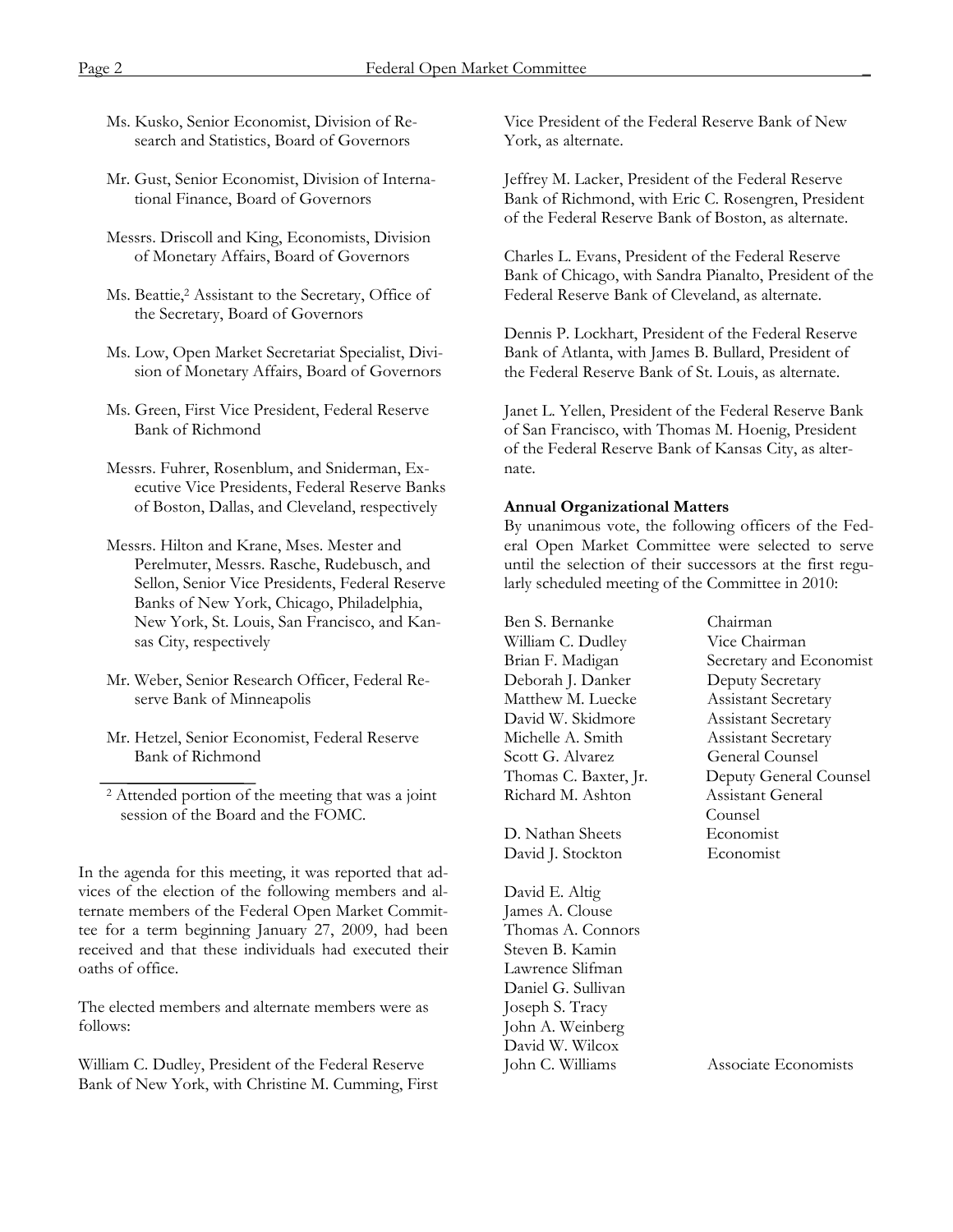By unanimous vote, the Committee adopted several minor amendments to its Program for Security of FOMC Information.

By unanimous vote, the Federal Reserve Bank of New York was selected to execute transactions for the System Open Market Account.

Secretary's note: The Chairman reported that prior to the meeting he had used his authority under the Committee's Rules of Organization to appoint Ms. Mosser as Manager of the System Open Market Account until the Committee selects a replacement manager.

By unanimous vote, the Committee approved the Authorization for Foreign Currency Operations (shown below) with a clerical amendment that combined the list of currencies in 1.A approved at the January 2008 meeting with the five additional currencies that were approved by the Committee in September and October 2008 in connection with temporary reciprocal currency arrangements:

### AUTHORIZATION FOR FOREIGN CURRENCY OPERATIONS

(Amended January 27, 2009)

1. The Federal Open Market Committee authorizes and directs the Federal Reserve Bank of New York, for System Open Market Account, to the extent necessary to carry out the Committee's foreign currency directive and express authorizations by the Committee pursuant thereto, and in conformity with such procedural instructions as the Committee may issue from time to time:

A. To purchase and sell the following foreign currencies in the form of cable transfers through spot or forward transactions on the open market at home and abroad, including transactions with the U.S. Treasury, with the U.S. Exchange Stabilization Fund established by Section 10 of the Gold Reserve Act of 1934, with foreign monetary authorities, with the Bank for International Settlements, and with other international financial institutions:

| Australian dollars |
|--------------------|
| Brazilian reais    |
| Canadian dollars   |
| Danish kroner      |
| euro               |
| Japanese yen       |
| Korean won         |

Mexican pesos New Zealand dollars Norwegian kroner Pounds sterling Singapore dollars Swedish kronor Swiss francs

B. To hold balances of, and to have outstanding forward contracts to receive or to deliver, the foreign currencies listed in paragraph A above.

C. To draw foreign currencies and to permit foreign banks to draw dollars under the reciprocal currency arrangements listed in paragraph 2 below, provided that drawings by either party to any such arrangement shall be fully liquidated within 12 months after any amount outstanding at that time was first drawn, unless the Committee, because of exceptional circumstances, specifically authorizes a delay.

D. To maintain an overall open position in all foreign currencies not exceeding \$25.0 billion. For this purpose, the overall open position in all foreign currencies is defined as the sum (disregarding signs) of net positions in individual currencies, excluding changes in dollar value due to foreign exchange rate movements and interest accruals. The net position in a single foreign currency is defined as holdings of balances in that currency, plus outstanding contracts for future receipt, minus outstanding contracts for future delivery of that currency, i.e., as the sum of these elements with due regard to sign.

2. The Federal Open Market Committee directs the Federal Reserve Bank of New York to maintain reciprocal currency arrangements ("swap" arrangements) for the System Open Market Account for periods up to a maximum of 12 months with the following foreign banks, which are among those designated by the Board of Governors of the Federal Reserve System under Section 214.5 of Regulation N, Relations with Foreign Banks and Bankers, and with the approval of the Committee to renew such arrangements on maturity:

| Foreign bank   | Amount of arrangement            |
|----------------|----------------------------------|
|                | (millions of dollars equivalent) |
| Bank of Canada | 2,000                            |
| Bank of Mexico | 3,000                            |

Any changes in the terms of existing swap arrangements, and the proposed terms of any new arrangements that may be authorized, shall be referred for review and approval to the Committee.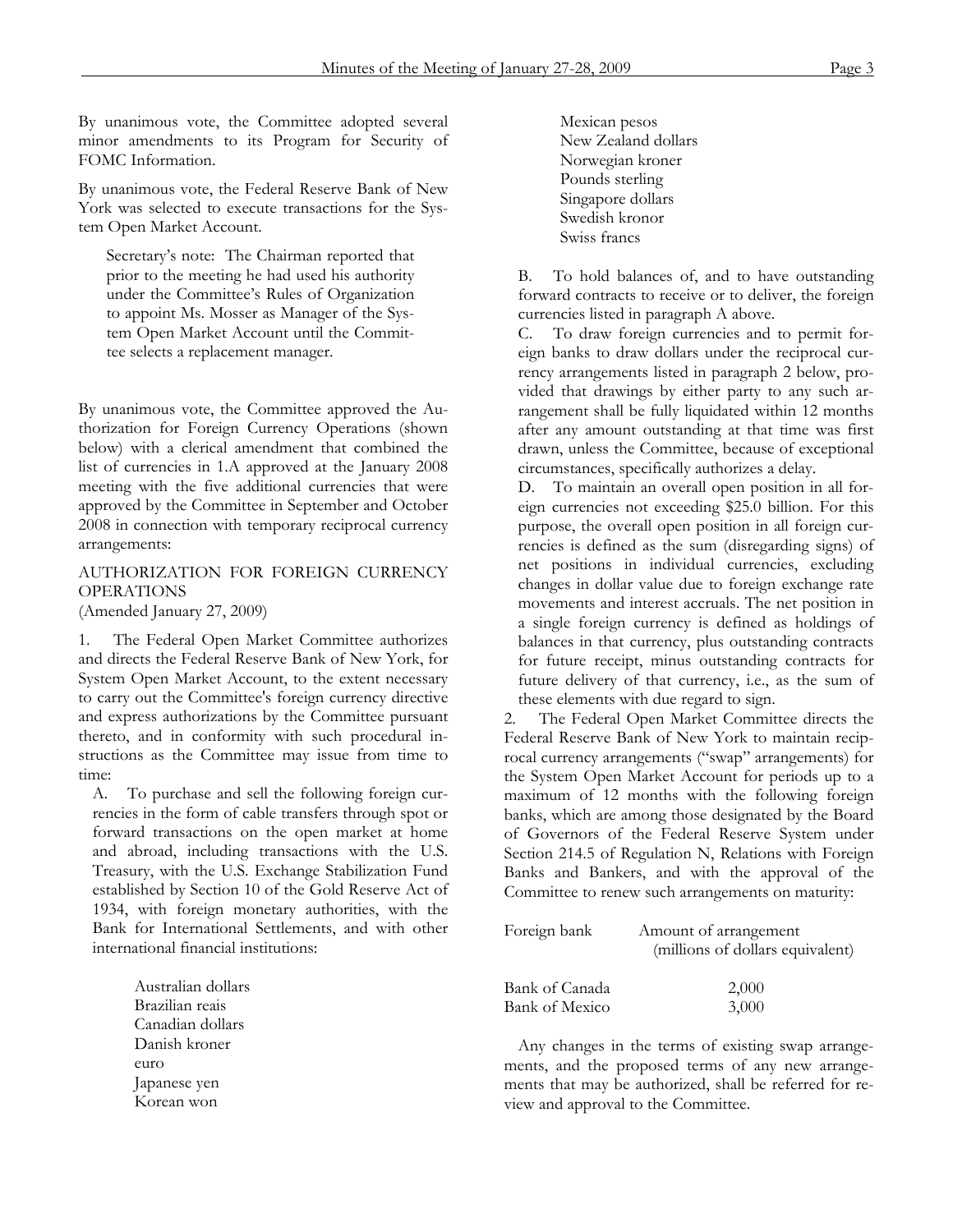3. All transactions in foreign currencies undertaken under paragraph 1.A. above shall, unless otherwise expressly authorized by the Committee, be at prevailing market rates. For the purpose of providing an investment return on System holdings of foreign currencies or for the purpose of adjusting interest rates paid or received in connection with swap drawings, transactions with foreign central banks may be undertaken at non-market exchange rates.

4. It shall be the normal practice to arrange with foreign central banks for the coordination of foreign currency transactions. In making operating arrangements with foreign central banks on System holdings of foreign currencies, the Federal Reserve Bank of New York shall not commit itself to maintain any specific balance, unless authorized by the Federal Open Market Committee. Any agreements or understandings concerning the administration of the accounts maintained by the Federal Reserve Bank of New York with the foreign banks designated by the Board of Governors under Section 214.5 of Regulation N shall be referred for review and approval to the Committee.

5. Foreign currency holdings shall be invested to ensure that adequate liquidity is maintained to meet anticipated needs and so that each currency portfolio shall generally have an average duration of no more than 18 months (calculated as Macaulay duration). Such investments may include buying or selling outright obligations of, or fully guaranteed as to principal and interest by, a foreign government or agency thereof; buying such securities under agreements for repurchase of such securities; selling such securities under agreements for the resale of such securities; and holding various time and other deposit accounts at foreign institutions. In addition, when appropriate in connection with arrangements to provide investment facilities for foreign currency holdings, U.S. Government securities may be purchased from foreign central banks under agreements for repurchase of such securities within 30 calendar days.

6. All operations undertaken pursuant to the preceding paragraphs shall be reported promptly to the Foreign Currency Subcommittee and the Committee. The Foreign Currency Subcommittee consists of the Chairman and Vice Chairman of the Committee, the Vice Chairman of the Board of Governors, and such other member of the Board as the Chairman may designate (or in the absence of members of the Board serving on the Subcommittee, other Board members designated by the Chairman as alternates, and in the absence of the Vice Chairman of the Committee, the Vice Chairman's alternate). Meetings of the Subcommittee shall be called at the request of any member, or at the request of the Manager, System Open Market Account ("Manager"), for the purposes of reviewing recent or contemplated operations and of consulting with the Manager on other matters relating to the Manager's responsibilities. At the request of any member of the Subcommittee, questions arising from such reviews and consultations shall be referred for determination to the Federal Open Market Committee.

7. The Chairman is authorized:

A. With the approval of the Committee, to enter into any needed agreement or understanding with the Secretary of the Treasury about the division of responsibility for foreign currency operations between the System and the Treasury;

B. To keep the Secretary of the Treasury fully advised concerning System foreign currency operations, and to consult with the Secretary on policy matters relating to foreign currency operations;

C. From time to time, to transmit appropriate reports and information to the National Advisory Council on International Monetary and Financial Policies.

8. Staff officers of the Committee are authorized to transmit pertinent information on System foreign currency operations to appropriate officials of the Treasury Department.

9. All Federal Reserve Banks shall participate in the foreign currency operations for System Account in accordance with paragraph 3G(1) of the Board of Governors' Statement of Procedure with Respect to Foreign Relationships of Federal Reserve Banks dated January 1, 1944.

By unanimous vote, the Foreign Currency Directive was reaffirmed in the form shown below:

#### FOREIGN CURRENCY DIRECTIVE (Reaffirmed January 27, 2009)

1. System operations in foreign currencies shall generally be directed at countering disorderly market conditions, provided that market exchange rates for the U.S. dollar reflect actions and behavior consistent with IMF Article IV, Section 1.

2. To achieve this end the System shall:

A. Undertake spot and forward purchases and sales of foreign exchange.

B. Maintain reciprocal currency ("swap") arrangements with selected foreign central banks.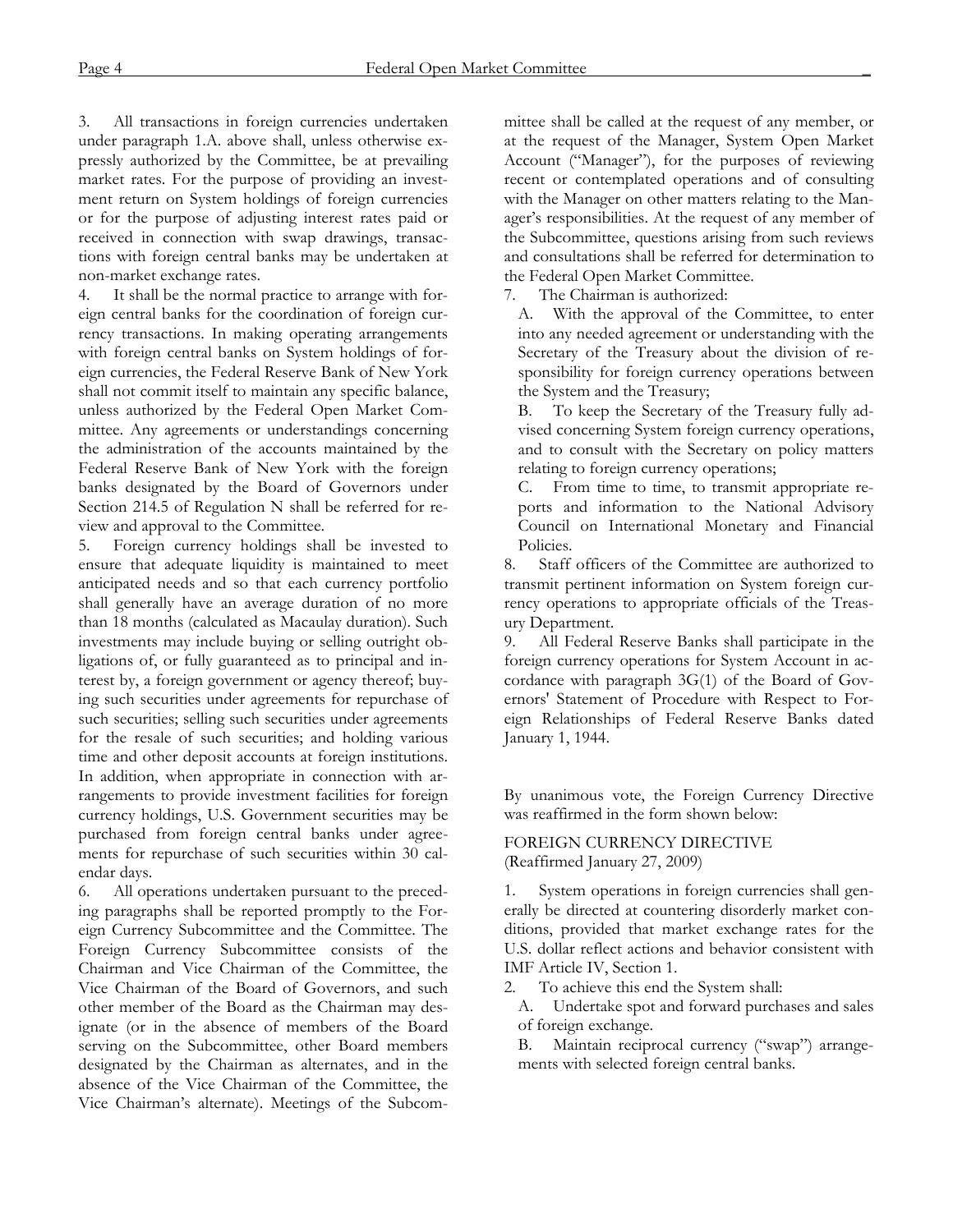C. Cooperate in other respects with central banks of other countries and with international monetary institutions.

3. Transactions may also be undertaken:

A. To adjust System balances in light of probable future needs for currencies.

B. To provide means for meeting System and Treasury commitments in particular currencies, and to facilitate operations of the Exchange Stabilization Fund.

C. For such other purposes as may be expressly authorized by the Committee.

4. System foreign currency operations shall be conducted:

A. In close and continuous consultation and cooperation with the United States Treasury;

B. In cooperation, as appropriate, with foreign monetary authorities; and

C. In a manner consistent with the obligations of the United States in the International Monetary Fund regarding exchange arrangements under IMF Article IV.

By unanimous vote, the Committee approved the Procedural Instructions with Respect to Foreign Currency Operations, with the addition of the clarifying phrase "unless otherwise directed by the Committee" in the first sentence:

PROCEDURAL INSTRUCTIONS WITH RESPECT TO FOREIGN CURRENCY OPERATIONS (Amended January 27, 2009)

In conducting operations pursuant to the authorization and direction of the Federal Open Market Committee as set forth in the Authorization for Foreign Currency Operations and the Foreign Currency Directive, the Federal Reserve Bank of New York, through the Manager, System Open Market Account ("Manager"), shall be guided by the following procedural understandings with respect to consultations and clearances with the Committee, the Foreign Currency Subcommittee, and the Chairman of the Committee, unless otherwise directed by the Committee. All operations undertaken pursuant to such clearances shall be reported promptly to the Committee.

1. The Manager shall clear with the Subcommittee (or with the Chairman, if the Chairman believes that consultation with the Subcommittee is not feasible in the time available):

A. Any operation that would result in a change in the System's overall open position in foreign currencies exceeding \$300 million on any day or \$600 million since the most recent regular meeting of the Committee.

B. Any operation that would result in a change on any day in the System's net position in a single foreign currency exceeding \$150 million, or \$300 million when the operation is associated with repayment of swap drawings.

C. Any operation that might generate a substantial volume of trading in a particular currency by the System, even though the change in the System's net position in that currency might be less than the limits specified in 1.B.

D. Any swap drawing proposed by a foreign bank not exceeding the larger of (i) \$200 million or (ii) 15 percent of the size of the swap arrangement.

2. The Manager shall clear with the Committee (or with the Subcommittee, if the Subcommittee believes that consultation with the full Committee is not feasible in the time available, or with the Chairman, if the Chairman believes that consultation with the Subcommittee is not feasible in the time available):

A. Any operation that would result in a change in the System's overall open position in foreign currencies exceeding \$1.5 billion since the most recent regular meeting of the Committee.

B. Any swap drawing proposed by a foreign bank exceeding the larger of (i) \$200 million or (ii) 15 percent of the size of the swap arrangement.

3. The Manager shall also consult with the Subcommittee or the Chairman about proposed swap drawings by the System and about any operations that are not of a routine character.

By unanimous vote, the Committee approved several amendments to the Authorization for Domestic Open Market Operations (shown below). The amendments consolidate language authorizing repurchase agreements and reverse repurchase agreements into one paragraph, add a paragraph authorizing the use of agents to execute transactions in certain mortgage-backed securities (MBS), and add language to the final paragraph that reflects the Committee's current focus on using the composition and size of the Federal Reserve's balance sheet as instruments of monetary policy. The final paragraph now specifies that decisions to make material changes in the composition and size of the portfolio of assets held in the System Open Market Account during the period between meetings of the Federal Open Market Committee will be made in the same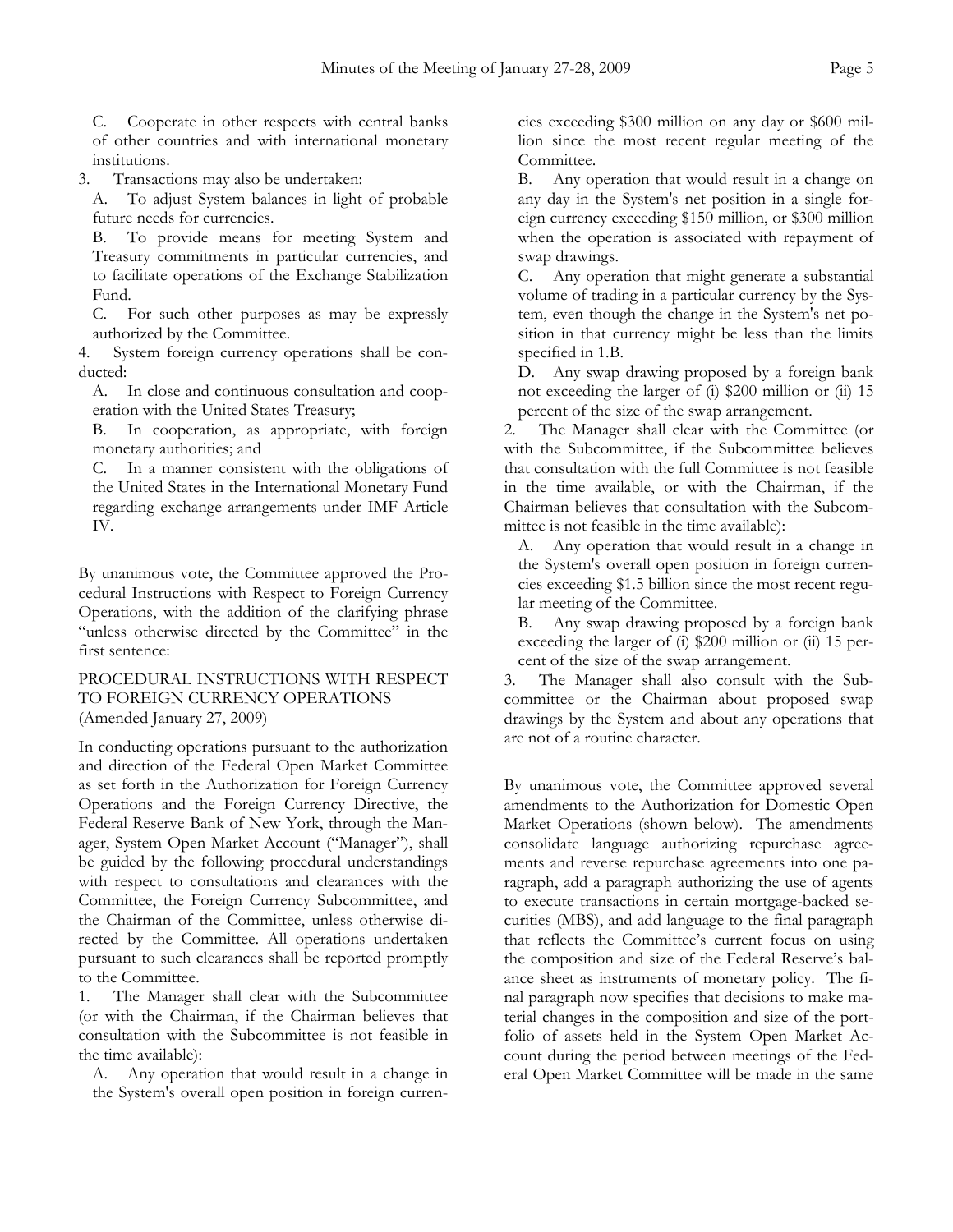manner as decisions to change the intended level of the federal funds rate during the intermeeting period:

AUTHORIZATION FOR DOMESTIC OPEN MARKET OPERATIONS (Amended January 27, 2009)

1. The Federal Open Market Committee authorizes and directs the Federal Reserve Bank of New York, to the extent necessary to carry out the most recent domestic policy directive adopted at a meeting of the Committee:

A. To buy or sell U.S. Government securities, including securities of the Federal Financing Bank, and securities that are direct obligations of, or fully guaranteed as to principal and interest by, any agency of the United States in the open market, from or to securities dealers and foreign and international accounts maintained at the Federal Reserve Bank of New York, on a cash, regular, or deferred delivery basis, for the System Open Market Account at market prices, and, for such Account, to exchange maturing U.S. Government and Federal agency securities with the Treasury or the individual agencies or to allow them to mature without replacement;

B. To buy or sell in the open market U.S. Government securities, and securities that are direct obligations of, or fully guaranteed as to principal and interest by, any agency of the United States, for the System Open Market Account under agreements to resell or repurchase such securities or obligations (including such transactions as are commonly referred to as repo and reverse repo transactions) in 65 business days or less, at rates that, unless otherwise expressly authorized by the Committee, shall be determined by competitive bidding, after applying reasonable limitations on the volume of agreements with individual counterparties.

2. In order to ensure the effective conduct of open market operations, the Federal Open Market Committee authorizes the Federal Reserve Bank of New York to use agents in agency MBS-related transactions.

3. In order to ensure the effective conduct of open market operations, the Federal Open Market Committee authorizes the Federal Reserve Bank of New York to lend on an overnight basis U.S. Government securities held in the System Open Market Account to dealers at rates that shall be determined by competitive bidding. The Federal Reserve Bank of New York shall set a minimum lending fee consistent with the objectives of the program and apply reasonable limitations on the total amount of a specific issue that may be auctioned and on the amount of securities that each dealer may borrow. The Federal Reserve Bank of New York may reject bids which could facilitate a dealer's ability to control a single issue as determined solely by the Federal Reserve Bank of New York.

4. In order to ensure the effective conduct of open market operations, while assisting in the provision of short-term investments for foreign and international accounts maintained at the Federal Reserve Bank of New York and accounts maintained at the Federal Reserve Bank of New York as fiscal agent of the United States pursuant to Section 15 of the Federal Reserve Act, the Federal Open Market Committee authorizes and directs the Federal Reserve Bank of New York (a) for System Open Market Account, to sell U.S. Government securities to such accounts on the bases set forth in paragraph 1.A under agreements providing for the resale by such accounts of those securities in 65 business days or less on terms comparable to those available on such transactions in the market; and (b) for New York Bank account, when appropriate, to undertake with dealers, subject to the conditions imposed on purchases and sales of securities in paragraph l.B, repurchase agreements in U.S. Government and agency securities, and to arrange corresponding sale and repurchase agreements between its own account and such foreign, international, and fiscal agency accounts maintained at the Bank. Transactions undertaken with such accounts under the provisions of this paragraph may provide for a service fee when appropriate.

5. In the execution of the Committee's decision regarding policy during any intermeeting period, the Committee authorizes and directs the Federal Reserve Bank of New York, upon the instruction of the Chairman of the Committee, to adjust somewhat in exceptional circumstances the degree of pressure on reserve positions and hence the intended federal funds rate and to take actions that result in material changes in the composition and size of the assets in the System Open Market Account other than those anticipated by the Committee at its most recent meeting. Any such adjustment shall be made in the context of the Committee's discussion and decision at its most recent meeting and the Committee's long-run objectives for price stability and sustainable economic growth, and shall be based on economic, financial, and monetary developments during the intermeeting period. Consistent with Committee practice, the Chairman, if feasible, will consult with the Committee before making any adjustment.

In light of its program to purchase large quantities of agency debt and mortgage-backed securities, the Com-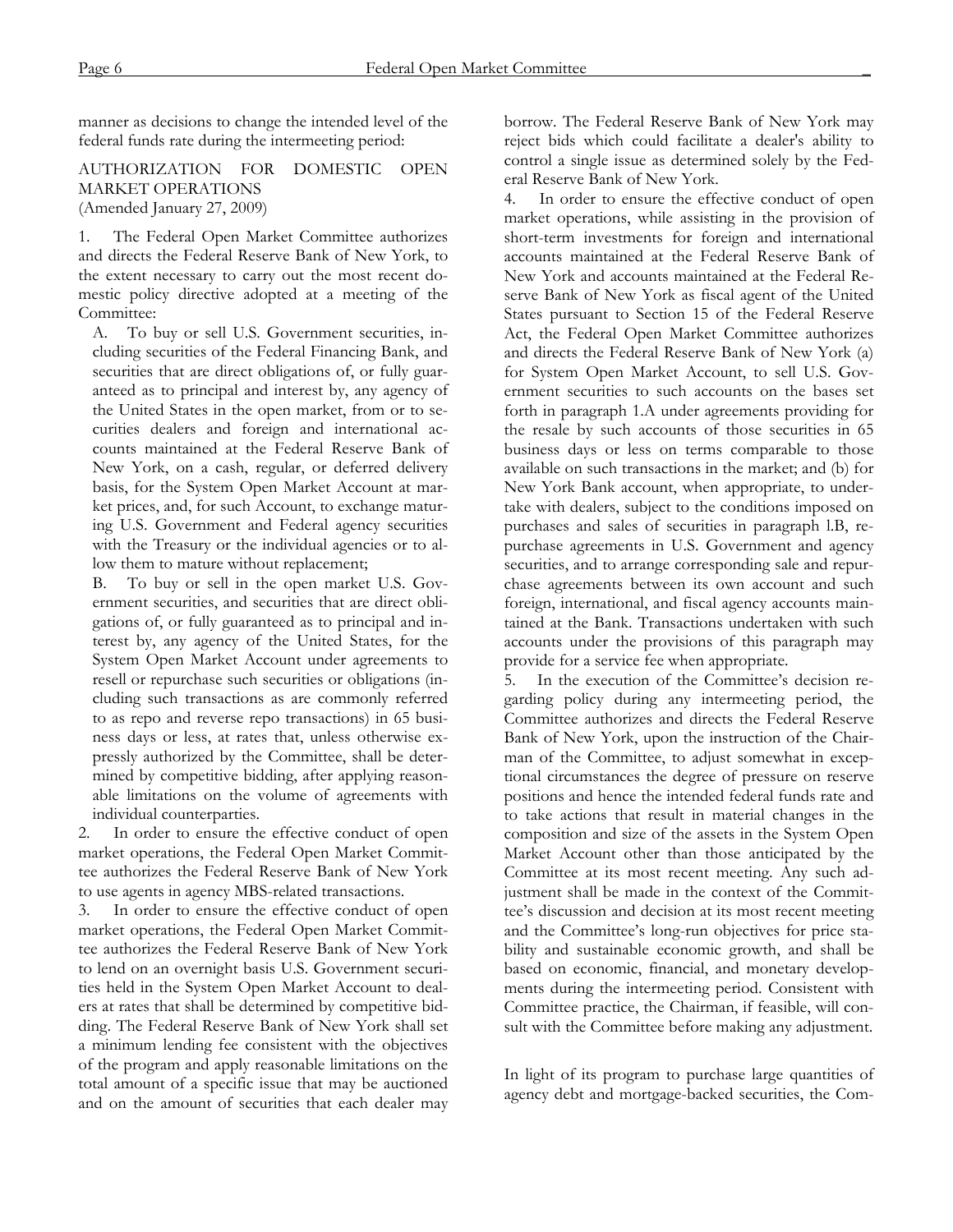mittee voted to suspend temporarily the Guidelines for the Conduct of System Operations in Federal Agency Issues (last amended January 28, 2003). Mr. Lacker dissented, stating that he views targeted purchases of agency debt and mortgage-backed securities as distorting credit markets and would prefer that the Desk instead purchase Treasury securities.

The remainder of the Committee's meeting was conducted as a joint meeting with the Board of Governors in order to facilitate policy discussion of developments with regard to the System's liquidity facilities and balance sheet during the intermeeting period and to consider the need for changes in the System's approach to using those tools.

## **Market Developments and Open Market Operations**

The Manager of the System Open Market Account reported on recent developments in domestic and foreign financial markets. The Manager also reported on System open market operations in Treasury securities and in agency debt and mortgage-backed securities during the period since the Committee's December 15-16 meeting. By unanimous vote, the Committee ratified these transactions. There were no open market operations in foreign currencies for the System's account during the period since the Committee's December 15- 16 meeting.

Meeting participants discussed the potential benefits of conducting open market purchases of a substantial quantity of longer-term Treasury securities for the System Open Market Account. Participants generally agreed that purchasing such securities could be a useful adjunct to other monetary policy tools in some circumstances. One participant preferred to begin purchasing Treasury securities immediately, as a way to increase the monetary base, in lieu of expanding programs that aim to support particular segments of the credit markets. Other participants were prepared to purchase longer-term Treasury securities if evolving circumstances were to indicate that such transactions would be particularly effective in improving conditions in private credit markets. However, they judged that purchases of longer-term Treasury securities would only modestly improve conditions in private credit markets at present, and that completing already-announced plans to purchase large quantities of agency debt and mortgage-backed securities and to support certain asset-backed securities markets was, in current circumstances, likely to be a more effective way to employ the

Federal Reserve balance sheet to support credit flows to, and spending by, households and businesses.

## **System Liquidity Programs and Balance Sheet**

Staff reported on developments in System liquidity programs and on changes in the System's balance sheet since the Committee's December 15-16 meeting. As of January 26, the System's total assets and liabilities stood at just under \$2 trillion, about \$300 billion less than on December 17, 2008. The drop, which resulted primarily from a decline in foreign central bank drawings on reciprocal currency arrangements and a reduction in issuers' sales of commercial paper to the Commercial Paper Funding Facility (CPFF), seemed to reflect some improvement in the functioning of global interbank markets and the commercial paper market after the year-end.

Most participants interpreted the evidence as indicating that credit markets still were not working well, and that the Federal Reserve's lending programs, asset purchases, and currency swaps were providing muchneeded support to economic activity by reducing dislocations in financial markets, lowering the cost of credit, and facilitating the flow of credit to businesses and households. Several indicated that they expected the soon-to-be-implemented Term Asset-Backed Securities Loan Facility (TALF) to improve liquidity and reduce disruptions in the markets for securities backed by student loans, credit card receivables, auto loans, and small business loans guaranteed by the Small Business Administration; they also noted that it might become necessary to enhance or expand the TALF or other programs. However, in the view of one participant, financial markets—including those for asset-backed securities—were working reasonably well, given the current high level of pessimism and uncertainty about economic prospects and asset values, and the System's lending and asset-purchase programs were resulting in undesirable distortions in the allocation of credit. Others noted that such programs could have undesirable consequences if expanded too far or continued too long. Many participants agreed that it would be desirable for the System to develop additional measures of the effects of its programs, and they encouraged additional research on analytical frameworks that could inform Federal Reserve policy actions with respect to the size and composition of its balance sheet.

Several meeting participants noted that the expansion of the Federal Reserve's balance sheet along with continued growth of the money supply could help stabilize longer-run inflation expectations in the face of increas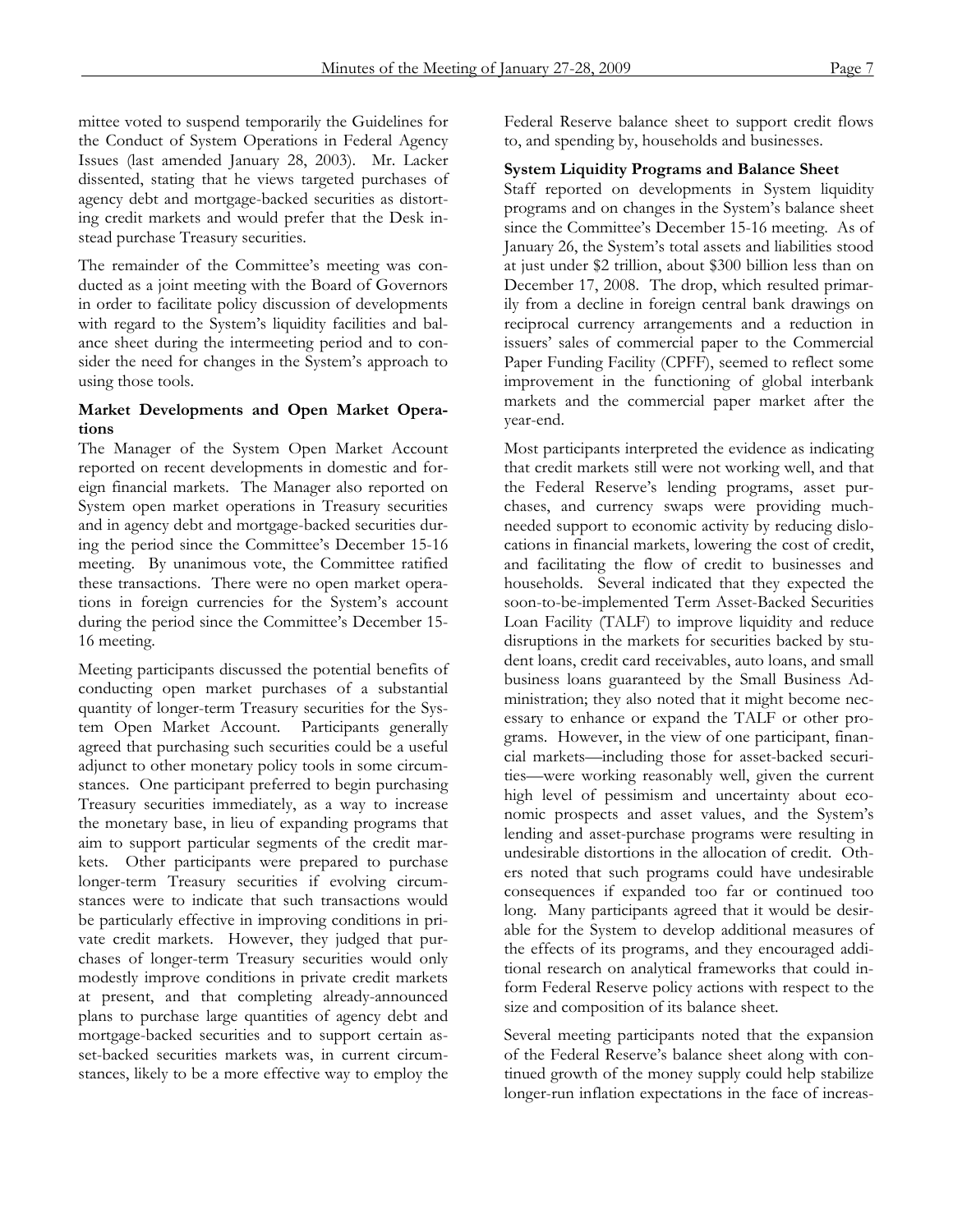ing economic slack and very low inflation in coming quarters. Over a longer horizon, however, the Federal Reserve will need to scale back its liquidity programs and the size of its balance sheet as the economy recovers, to avoid the risk of an unwanted increase in expected inflation and a buildup of inflation pressures. Participants observed that many of the Federal Reserve's liquidity programs are priced so that they will become unattractive to borrowers as conditions in financial markets improve; these programs will shrink automatically. In other cases, the Federal Reserve eventually may have to take a more active role in scaling back programs by adjusting their terms and conditions. More generally, the Federal Reserve may need to develop additional tools to manage the size of its balance sheet and the level of the federal funds rate as the economy recovers. As of late January, however, with financial conditions strained and the economic outlook weak, most participants agreed that the Committee should continue to focus on supporting the functioning of financial markets and stimulating the economy through purchases of agency debt and mortgagebacked securities and other measures—including the implementation of the TALF—that will keep the size of the Federal Reserve's balance sheet at a high level for some time.

Participants also discussed the advisability of extending the termination dates of a number of temporary liquidity facilities and reciprocal currency arrangements from April 30 to October 30, 2009. Participants generally were of the view that, despite modest improvements in some sectors, conditions in credit markets overall remained severely disrupted. Most expressed support for extending the termination dates in order to reassure market participants that the facilities would remain in place as a backstop to private-sector credit arrangements while financial conditions remained strained; they were prepared to extend the facilities beyond yearend if conditions warrant. Participants also noted that extending the termination date of these liquidity facilities to October 30 would not rule out the possibility of closing particular facilities sooner if improvements in financial conditions were to indicate they were no longer needed to support credit markets and economic activity and to help preserve price stability.

Following the discussion, the Committee voted unanimously to extend the termination dates of existing reciprocal currency arrangements and the Term Securities Lending Facility (TSLF) to October 30, 2009. The Board of Governors then voted unanimously to extend the termination dates of the TSLF, the Primary Dealer Credit Facility (PDCF), the Asset-Backed Commercial Paper Money Market Mutual Fund Liquidity Facility (AMLF), the CPFF, and the Money Market Investor Funding Facility (MMIFF) to October 30, 2009.

## **Staff Review of the Economic and Financial Situation**

The information reviewed at the meeting indicated a continued sharp contraction in real economic activity. Sales and starts of new homes remained on a steep downward trend, consumer spending continued its significant decline, the deterioration in business equipment investment intensified, and foreign demand weakened. Conditions in the labor market continued to deteriorate rapidly in December: Private payroll employment fell sharply, and the unemployment rate rose. Industrial production dropped more severely than in earlier months. Headline consumer prices fell in November and December, reflecting declines in consumer energy prices; core consumer prices were about flat in those months. While conditions in some financial markets showed limited improvement, extraordinary financial stresses remained apparent and credit conditions became still tighter for households and businesses.

Employment continued to contract. Private nonfarm payrolls fell sharply in December, with substantial losses over a wide range of industries. Indicators of job vacancies and hiring declined further, and layoffs continued to mount. The unemployment rate increased to 7.2 percent in December, the share of individuals working part time for economic reasons surged, and the labor force participation rate edged down for a second consecutive month.

In December, industrial production posted a sharp decline after falling substantially in November; the contraction was broad-based. The decrease in production of consumer goods reflected cutbacks in motor vehicle assemblies as well as in the output of consumer durable goods such as appliances, furniture, and carpeting. Output in high-tech sectors contracted in the fourth quarter, reflecting reduced production of semiconductors, communications equipment, and computers. The production of aircraft and parts recorded an increase in December after being held down in the autumn by a strike and by problems with some outsourced components. Available forward-looking indicators pointed to a further contraction in manufacturing output in coming months.

Real consumer spending appeared to decline sharply again in the fourth quarter, likely reflecting the com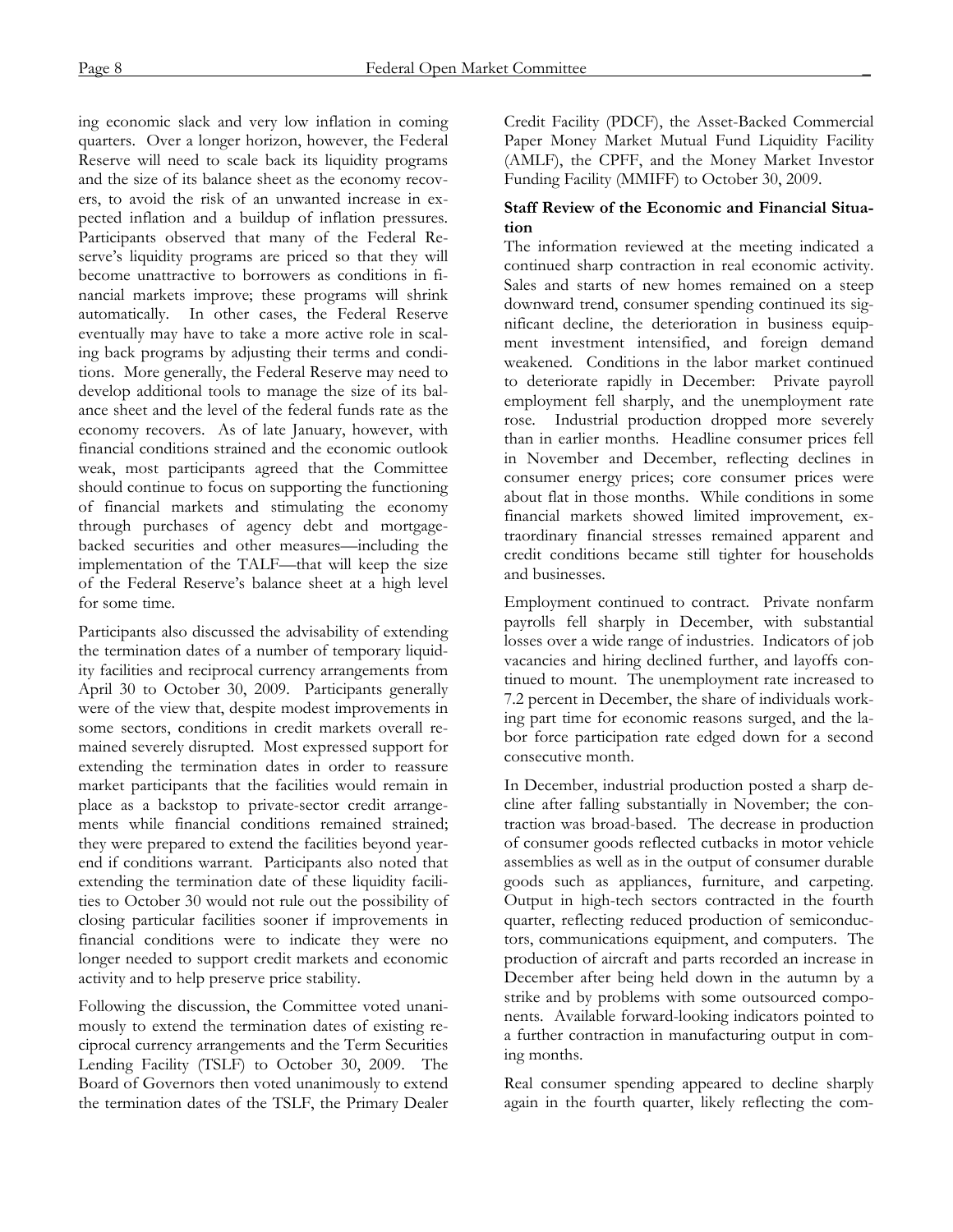bined effects of decreases in house and equity prices, a weakening labor market, and tight credit conditions. Real spending on goods excluding motor vehicles was estimated to have fallen noticeably in December, more than reversing an increase in November. Outlays on motor vehicles edged down in November and December following a sharper decline in October. Early indicators of spending in January pointed to continued soft demand. Readings on consumer sentiment remained at very low levels by historical standards through the end of 2008 and showed little improvement in early January.

Real residential construction contracted in November and December. Single-family housing starts dropped at a much faster rate in those months than they had in the first 10 months of the year. Multifamily starts also fell in those months, as did permit issuance for both categories. Housing demand remained very weak and, although the stock of unsold new single-family homes continued to move down in November, inventories of unsold homes remained elevated relative to the pace of sales. Sales of existing single-family homes dropped less than sales of new homes in November and turned up in December, but the relative strength in sales of existing homes appeared to be at least partly attributable to increases in foreclosure-related and other distressed sales. Although the interest rate on conforming 30-year fixed-rate mortgages declined markedly over the intermeeting period, the Senior Loan Officer Opinion Survey on Bank Lending Practices that was conducted in January indicated that banks had tightened lending standards on prime mortgage loans over the preceding three months. The market for nonconforming loans remained severely impaired. Several indexes indicated that house prices continued to decline rapidly.

In the business sector, investment in equipment and software appeared to contract noticeably in the fourth quarter, with decreases registered in all major spending categories. In December, business purchases of autos and trucks moved down. Spending on high-tech capital goods appeared to decline in the fourth quarter. Orders and shipments for many types of equipment declined in October and November, and imports of capital goods dropped back in those months. Forwardlooking indicators of investment in equipment and software pointed to likely further declines. Construction spending related to petroleum refining and power generation and distribution continued to increase briskly in the second half of 2008, responding to the surge in energy prices in the first half of that year, but real investment for many types of buildings stagnated or declined. Vacancy rates for office, retail, and industrial properties continued to move up in the fourth quarter, and the results of the January Senior Loan Officer Opinion Survey indicated that financing for new projects had become even more difficult to acquire.

Real nonfarm inventories (excluding motor vehicles) appeared to have fallen in the last few months of 2008. However, with sales declining even more sharply, the ratio of book-value inventories to sales increased in October and November.

The U.S. international trade deficit narrowed sharply in November, as a steep decline in imports outweighed a sizable drop in exports. Much of the fall in exports was attributable to a decline in exports of fuels, chemicals, and other industrial supplies, which in part reflected lower prices for these goods. All other major categories of exports moved down as well. More than half of the decline in imports was due to a decrease in imports of oil that mostly reflected a dramatic decrease in prices but also some reduction in volume. All other major categories of imports also recorded sizable decreases.

Economic activity in the advanced foreign economies appeared to contract sharply in the fourth quarter, as the pace of job losses rose and measures of consumer spending on durable goods and business spending on investment goods showed declines. In Japan and Europe, trade and industrial production dropped steeply, and measures of consumer and business sentiment declined. In Canada, employment fell markedly in November and December after edging up in October. Incoming data suggested that economic activity in the emerging market economies slowed significantly in the fourth quarter, with real gross domestic product (GDP) plunging in several Asian economies and appearing little changed in China. Industrial production, trade, and measures of consumer sentiment registered declines across many other countries in both emerging Asia and Latin America.

In the United States, overall personal consumption expenditure (PCE) prices were estimated to have fallen in December, largely reflecting significant reductions in energy prices. Increases in consumer food prices began to moderate toward the end of 2008. Excluding food and energy prices, PCE prices appeared to have decelerated over the final three months of the year. The moderation in core PCE prices was widespread across categories of goods and services. After rising rapidly during the first nine months of the year, producer prices excluding food and energy fell sharply in the last three months of 2008. Measures of longer-term infla-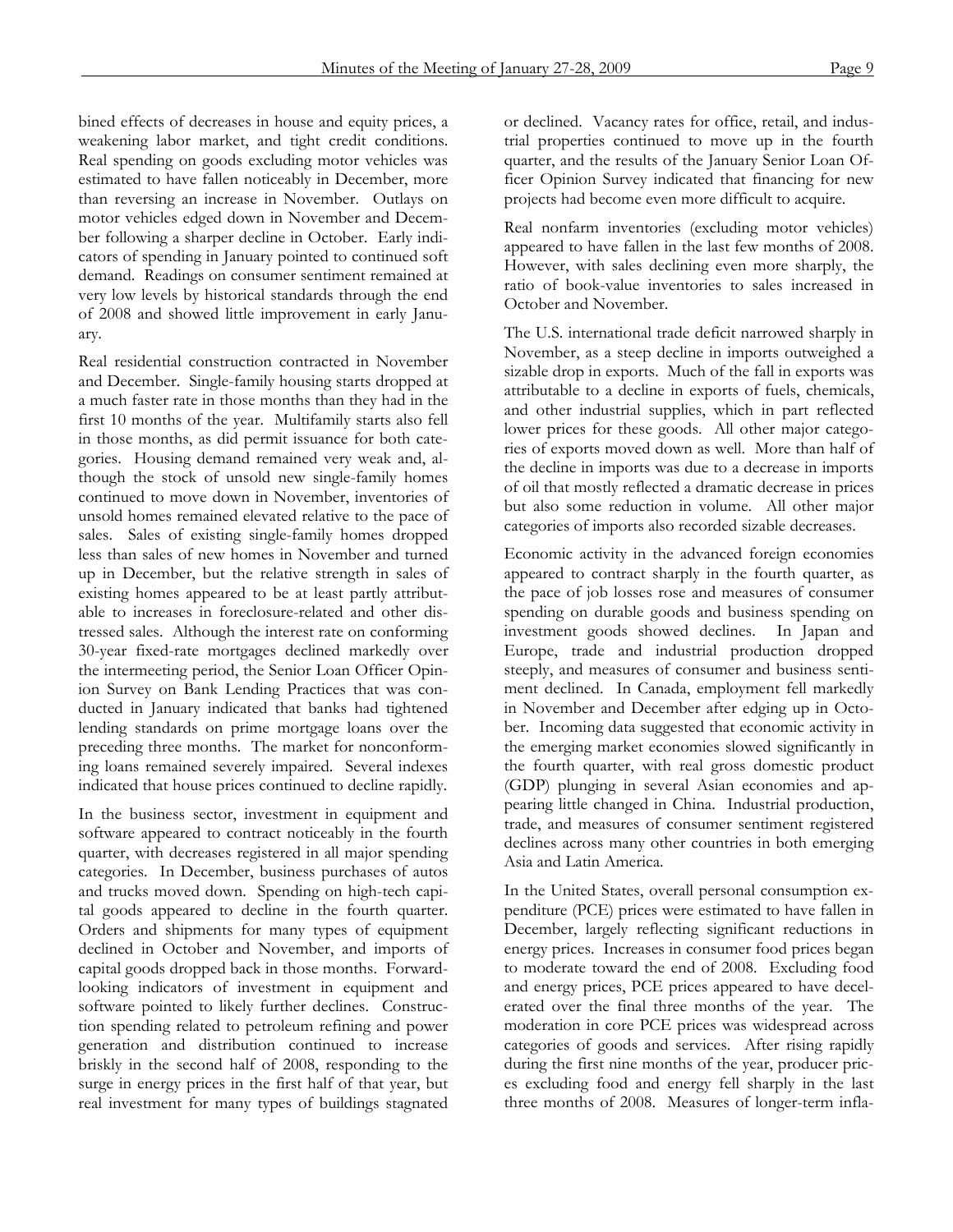tion expectations edged up in early January, but remained lower than they had been in all but the last few weeks of 2008. In December, average hourly earnings moved up moderately.

The decisions of the Federal Open Market Committee (FOMC) at its December 15-16 meeting reportedly were more aggressive than investors had been expecting. Market participants reportedly were somewhat surprised both by the size of the reduction in the target federal funds rate, to a range of  $0$  to  $\frac{1}{4}$  percent, and by the statements that policy rates would likely remain low for some time and that the FOMC might engage in additional nontraditional policy actions such as the purchase of longer-term Treasury securities. Over the intermeeting period, investors marked down their expectations for the path of the federal funds rate, as measured by money market futures rates. The path first moved down immediately after the December FOMC meeting. Later in the period, the policy path tilted lower in response to weaker-than-expected economic data releases and increased concerns about the health of some financial institutions. In contrast, yields on medium- and longer-term nominal Treasury coupon securities increased, on net, over the period. Yields dropped sharply following the release of the FOMC statement, reportedly in part because investors interpreted it as suggesting that the Federal Reserve might increase its holdings of longer-term Treasury securities. Those price movements were more than reversed after the turn of the year, despite the worsening economic outlook, apparently reflecting a waning of year-end safe-haven demands and an anticipation of substantially increased Treasury debt issuance to finance larger-thanexpected deficits associated with the new Administration's economic stimulus plans. Although implied inflation compensation derived from Treasury Inflation-Protected Securities (TIPS) increased over the period, this increase reportedly was largely attributable to improved trading conditions in the TIPS market rather than upward revisions to inflation expectations.

Conditions in short-term funding markets showed some signs of easing, although significant stresses remained. The spreads of London interbank offered rates, or Libor, over comparable-maturity overnight index swap rates declined across most maturities over the period: The one-month spread fell to its lowest level since August 2007; the three-month spread also declined but remained elevated. Though depository institutions continued to make substantial use of the discount window, the amount of primary credit outstanding declined. Recent auctions of term funds under the Federal Reserve's Term Auction Facility were undersubscribed, although one auction following the year-end did see a relatively large number of bidders. The TSLF auctions were also undersubscribed. Use of the PDCF continued to fall significantly over the period.

Conditions in markets for repurchase agreements, or repos, also showed some signs of improvement. With the overnight Treasury general collateral repo rate near zero for much of the period, market participants reportedly were reluctant to lend Treasury collateral out of concern that counterparties might fail to return borrowed securities. However, the pace of delivery fails continued to run well below the high rates of September and October, reflecting in part reductions in transaction volumes as well as industry efforts to mitigate fails, including the January 5 recommendation of the Treasury Market Practices Group to implement a financial charge on settlement fails. Conditions in the market for repo transactions backed by agency debt and mortgage-backed securities also improved somewhat, with average bid-asked spreads declining from high levels.

The market for Treasury coupon securities showed signs of increased impairment late in 2008, followed by some improvement early in 2009. Trading volumes fell to very low levels at the end of 2008, although they recovered a bit after the end of the year. Bid-asked spreads in the on-the-run market declined sharply at the beginning of 2009 after having increased at the end of 2008. The on-the-run premium for the 10-year nominal Treasury note was little changed at very elevated levels over the intermeeting period. On balance, the Treasury market remained much less liquid than normal.

Treasury- and government-only money market mutual funds (MMMFs) faced pressures stemming from very low short-term interest rates, and many such funds reportedly had waived management fees in an effort to retain investors. By contrast, prime MMMFs had net inflows over the intermeeting period. The MMIFF continued to register no activity despite changes that eased some of the terms of the program. Market participants nonetheless pointed to the MMIFF as a potentially important backup facility.

Conditions in the commercial paper (CP) market improved over the intermeeting period, likely reflecting recent measures taken in support of this market, greater demand from institutional investors, and the passing of year-end. Yields and spreads on 30-day A1/P1 nonfi-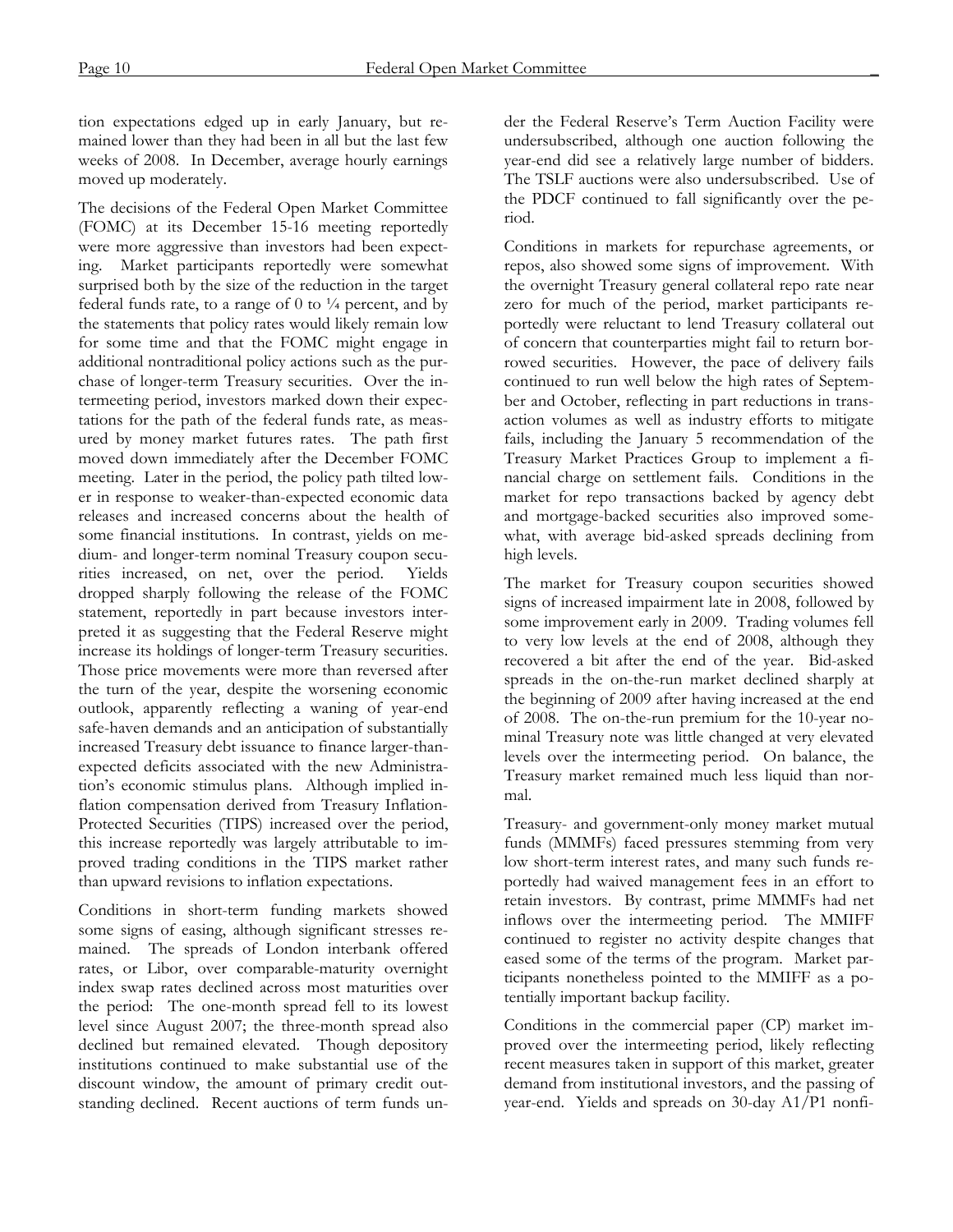nancial and financial CP as well as on asset-backed commercial paper (ABCP) declined modestly and remained low. Yields and spreads on 30-day A2/P2 CP, which is not eligible for purchase under the CPFF, dropped sharply after the beginning of the year as some institutional investors reportedly reentered the market. The dollar amounts of outstanding unsecured financial and nonfinancial CP and ABCP rose slightly, on net, over the intermeeting period. This small change was more than accounted for by the increase in CP held by the CPFF. In contrast, credit extended under the AMLF declined over the intermeeting period.

Liquidity in the corporate bond market improved over the intermeeting period, with increases in trading volume for both investment- and speculative-grade bonds and declines in bid-asked spreads for speculative-grade bonds. Yields and spreads on corporate bonds decreased noticeably, particularly for speculative-grade firms, but spreads remained high by historical standards. Gross issuance of bonds by nonfinancial investment-grade companies remained solid, but issuance of speculative-grade bonds was limited. Conditions in the leveraged loan market remained very poor and issuance of leveraged syndicated loans was also very weak. Secondary market prices for leveraged loans stayed near record lows and the average bid-asked spread in that market continued to be very wide. The market for commercial mortgage-backed securities (CMBS) continued to show signs of strain, with the CMBX index an index based on credit default swap (CDS) spreads on AAA-rated CMBS—widening during the intermeeting period from already very elevated levels.

Broad equity market indexes fell over the intermeeting period. After improving during the early part of the intermeeting period, market sentiment toward financial firms appeared to worsen later in the period. Those firms substantially underperformed the broader market as a number of large and regional banks reported sizable losses stemming from weak trading results, asset write-downs, and additional increases in loan-loss provisions in anticipation of a further deterioration in credit quality. CDS spreads for U.S. bank holding companies rose sharply in mid-January to near their historical highs, and equity prices for such companies fell on net, ending the period below their November lows. A number of banking organizations issued debt through the FDIC's Temporary Liquidity Guarantee Program; spreads on such debt declined to levels close to those on agency debt. The Treasury's Troubled Asset Relief Program provided additional support to several banking institutions. In particular, to support fi-

nancial market stability, the Treasury, the FDIC, and the Federal Reserve announced on January 16 that they had entered into an agreement with Bank of America to provide a package of guarantees, liquidity access, and capital. Developments at nonbank financial institutions were mixed. Equity prices of insurance companies edged down over the period, while their CDS spreads declined from extremely high levels. Hedge funds posted negative average returns in December.

Debt of the domestic nonfinancial sectors expanded at a somewhat faster pace in the fourth quarter of 2008 than in the first three quarters of the year. Borrowing by the federal government continued to surge, boosted by programs aimed at reducing financial market strains. Borrowing by state and local governments picked up as the conditions in municipal bond market improved somewhat. Household debt appeared to have contracted in the fourth quarter, with both mortgage and consumer credit sharply curtailed due to weak household spending and tight credit conditions. Business debt expanded only modestly, given the high cost of borrowing, tighter lending terms, and the deterioration in the macroeconomic environment.

Commercial bank credit fell for the second consecutive month in December. Commercial and industrial loans declined in November and December, likely reflecting a combination of tighter credit supply and reduced loan demand as well as some unwinding of the surge during September and October. The Senior Loan Officer Opinion Survey conducted in January indicated that banks had continued to tighten credit standards and terms on all major loan categories over the past three months. Survey respondents also indicated that they had reduced the size of credit lines for a wide range of existing business and household customers.

M2 expanded at a considerably more rapid pace in December than in previous months. Flows into both demand deposits and savings deposits surged, possibly reflecting a reallocation of wealth towards assets that had government insurance or guarantees. Small time deposits also increased strongly, as banks continued to bid aggressively for these deposits. Currency continued to grow briskly, apparently boosted by solid foreign demand for U.S. banknotes. In December, retail MMMF balances increased modestly after a decline in November.

Conditions in foreign financial markets were relatively calm over the intermeeting period, although concerns about bank earnings and the stability of the global banking system led to widespread declines in equity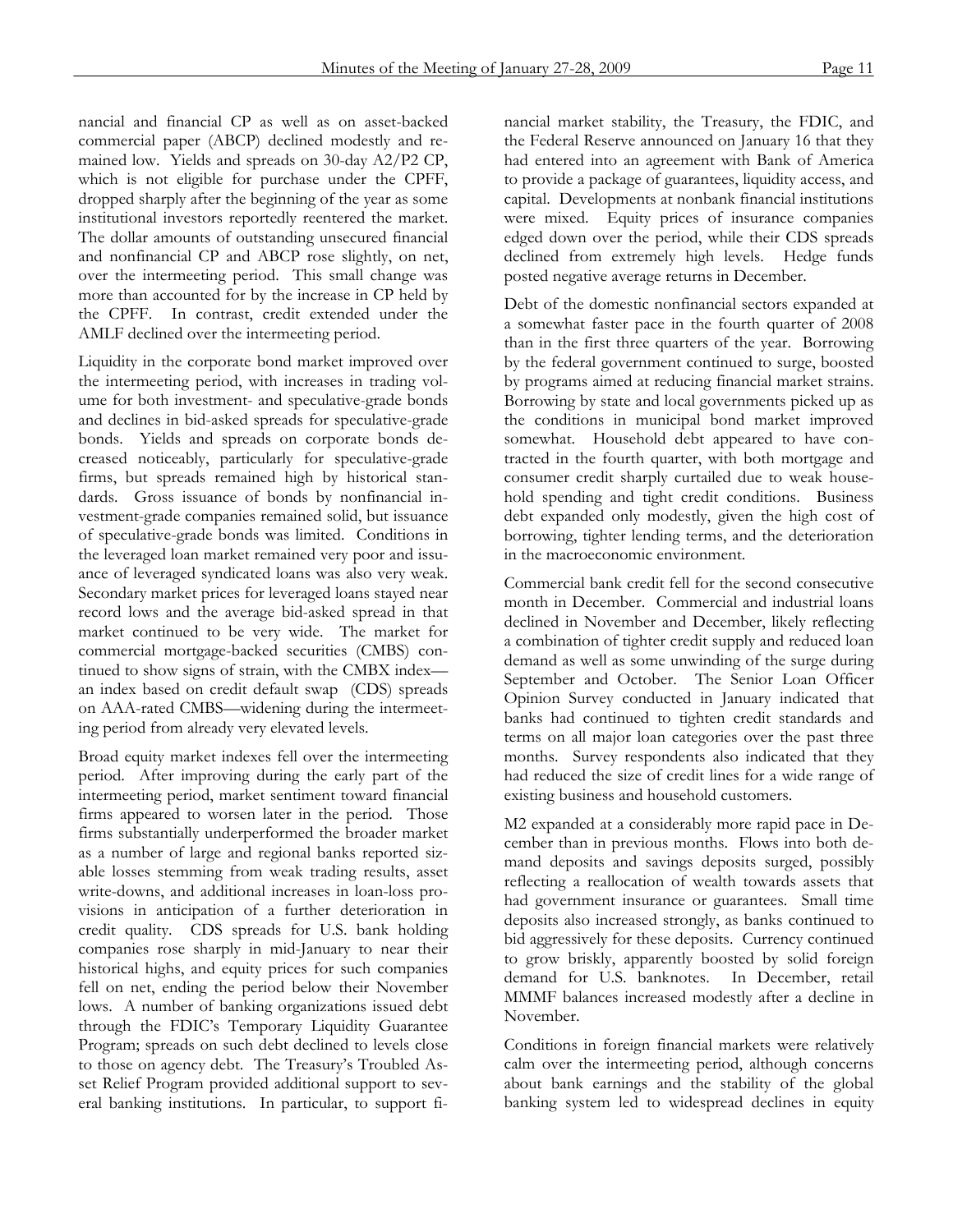prices later in the period. Governments in major foreign economies initiated several actions aimed at strengthening the banking sector and easing credit market strains. Sovereign bond yields in the advanced foreign economies fell early in the period, likely reflecting declining inflation and expectations of lower policy rates, but moved up subsequently, perhaps in response to concerns about fiscal deficits. The dollar increased on balance against the currencies of major U.S. trading partners.

## **Staff Economic Outlook**

In the forecast prepared for the meeting, the staff revised down its outlook for economic activity in the first half of 2009, as the implications of weaker-thananticipated economic data releases more than offset an upward revision to the staff's assumption of the amount of forthcoming fiscal stimulus. Conditions in the labor market deteriorated sharply over the intermeeting period. Industrial production declined steeply, and household and business spending fell more than anticipated. Sales and starts of new homes remained on a steep downtrend. Foreign demand also was weaker than expected. Financial markets continued to be strained overall, credit remained unusually tight for both households and businesses, and equity prices had fallen further. The staff's projections of real GDP growth in the second half of 2009 and in 2010 were revised upward slightly, reflecting greater monetary and fiscal stimulus as well as the effects of more moderate oil prices and long-term interest rates, but they continued to show no more than a gradual economic recovery. The staff again expected that unemployment would rise substantially through the beginning of 2010 before edging down over the remainder of that year. Forecasts for core and overall PCE inflation in 2009 and 2010 were little changed, with growth in both core and overall PCE prices expected to be unusually low over the next few years in response to slack in resource utilization and relatively flat prices anticipated for many commodities and for imports.

## **Meeting Participants' Views and Committee Policy Action**

In conjunction with this FOMC meeting, all meeting participants—the four members of the Board of Governors and the presidents of the twelve Federal Reserve Banks—provided projections for economic growth, the unemployment rate, and consumer price inflation for each year from 2009 through 2011. To provide the public with information about their views of likely longer-term economic trends, and as additional context for the Committee's monetary policy discussions, par-

ticipants agreed to collect and publish, on a quarterly basis, projections of the longer-run values to which they expect these three variables to converge. Participants' projections through 2011, and for the longerrun, are described in the Summary of Economic Projections that is attached as an addendum to these minutes.

In their discussion of the economic and financial situation and the outlook for the economy, participants agreed that the economy had weakened further going into 2009. The incoming data, as well as information received from contacts in the business and banking communities, indicated a sharp and widespread economic contraction both domestically and abroad, reflecting in large part the adverse effects of the intensification of the financial crisis and the interaction between deteriorating economic and financial conditions. Participants generally saw credit conditions as extremely tight, with financial markets fragile and some parts of the banking sector under substantial stress. However, modest signs of improvement were evident in some financial markets—particularly those that were receiving support from Federal Reserve liquidity facilities and other government actions. Participants anticipated that a gradual recovery in U.S. economic activity would begin during the third or fourth quarter of this year as the economy begins to respond to fiscal stimulus, relatively low energy prices, and continuing efforts to stabilize the financial sector and increase the availability of credit. Several participants noted that firms' efforts to control inventories as sales declined had contributed to the rapid downturn in production and employment in recent quarters, but expected that the resulting absence of widespread inventory overhangs might spur a prompt pickup in production in many sectors later this year once sales begin to level out or turn up. Headline inflation would pick up some as the effects of previous declines in oil and other commodity prices wore off. But in an environment of considerable economic slack, little if any inflation pressure from energy or other import prices, and possible declines in inflation expectations, headline and core inflation were expected to be quite low for several years. Participants were, however, quite uncertain about the outlook. All but a few saw the risks to growth as tilted to the downside; in light of financial stresses and tight credit conditions, they saw a significant risk that the economic recovery would be both delayed and initially quite weak. In particular, most participants saw the renewed deterioration in the banking sector's financial condition as posing a significant downside risk to the economic out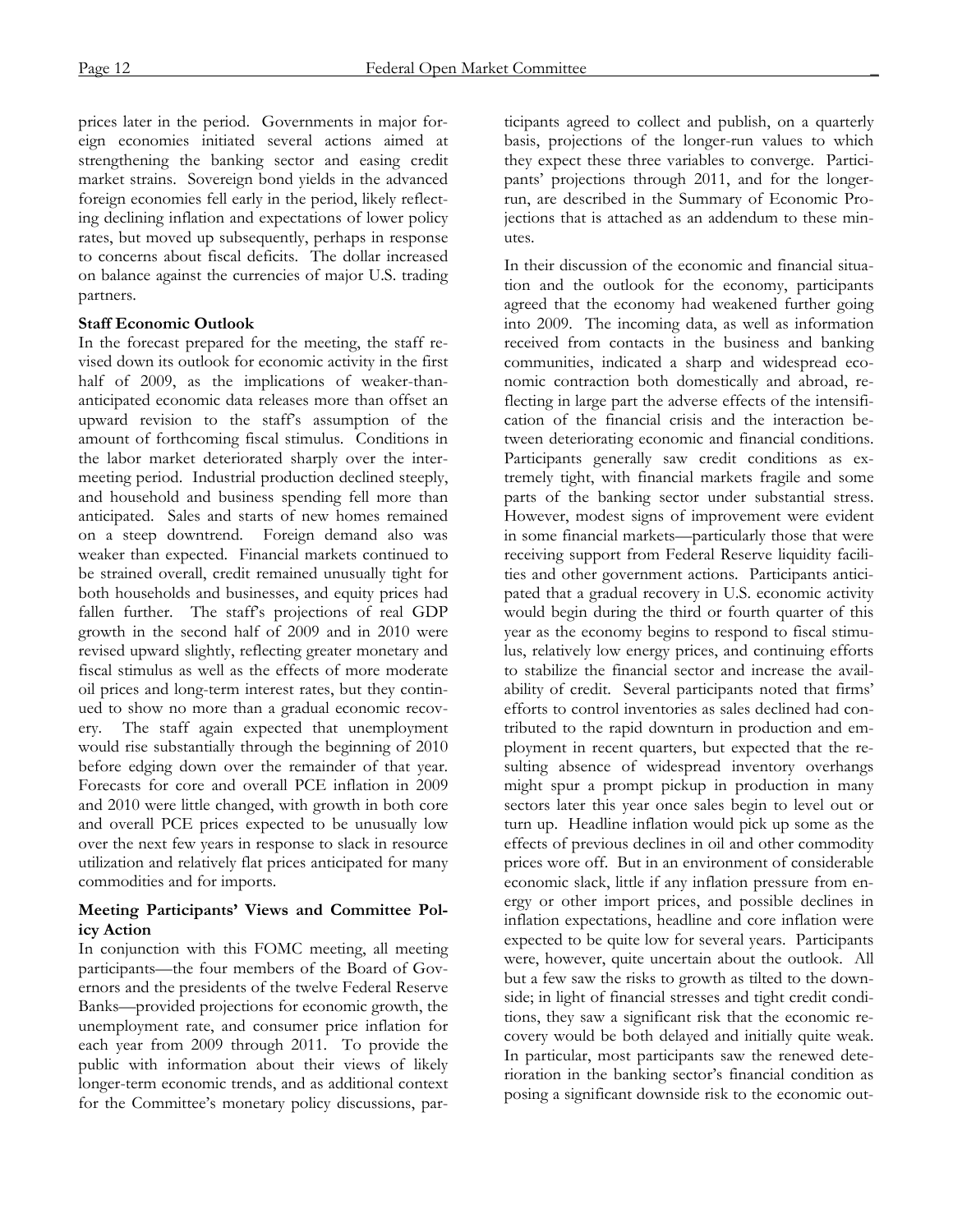look absent additional initiatives to stabilize the banking system.

Participants noted that consumers were continuing to cut back expenditures in response to sharply declining employment, further declines in wealth, and tighter credit conditions. Some participants mentioned that business contacts had indicated that firms were reducing payrolls aggressively and also freezing wages and salaries, further restricting growth in personal income and thus probably damping consumer spending. Looking ahead, participants anticipated that tax cuts and some other elements of the proposed fiscal stimulus package would add to after-tax incomes and thus boost consumer spending, though the magnitude of the impetus was far from clear. For example, unless the cuts were clearly perceived to be permanent, the boost to consumer spending might prove short-lived, as was the case with the tax rebates distributed in the spring of 2008.

Participants saw no indication that the housing sector was beginning to stabilize. Though sales of existing homes appeared to have flattened out, a large fraction of those transactions seemed to have resulted from foreclosures or other forced sales; moreover, new home sales, housing starts, and permits all continued to decline steeply. Lower house prices and mortgage rates had increased housing affordability, but concerns that house prices may fall further appeared to be holding back potential buyers.

The pace of commercial construction also had slowed. A number of participants expressed concern that the commercial real estate sector could deteriorate sharply in the months ahead. They noted that a large number of commercial real estate mortgages will come due at a time when banks likely will still be facing balance-sheet constraints, the ability to securitize commercial real estate mortgages may remain severely restricted, and vacancy rates in commercial properties could well be climbing. Some participants worried that the outcome could be an increase in defaults on commercial real estate mortgages and forced sales of commercial properties, which could push prices down further and generate additional losses on banks' commercial real estate loan portfolios. However, the commercial real estate sector had expanded more moderately during the recent expansion than during the expansion of the late 1980s, suggesting that the downturn in the current cycle could be milder than that seen in the early 1990s.

Participants also noted that other categories of business investment were contracting; they expected the rapid

contraction to continue in coming quarters. Equipment investment had declined particularly sharply, reflecting weak sales, tighter credit, and substantial uncertainty about future economic conditions and government policies. Lower energy and commodity prices, while supporting consumer spending, had reduced investment in oil, gas, and mineral extraction. Outside of the agricultural sector, business contacts had reported sizable cutbacks in their planned capital expenditures for 2009.

State and local government budgets had come under significant pressure as the slowing economy led to declining revenues. Several participants noted that governments in their regions were responding by cutting spending rather than supplementing revenues. The fiscal stimulus bill, which was being considered by the Congress as the Committee met, would support state and local government spending as well as boost federal spending, helping to buoy demands for goods and services. Participants generally thought that fiscal stimulus was a necessary and important complement to the steps the Federal Reserve and other agencies were taking, and that it would help foster economic recovery, but had questions about the details of the proposed legislation and the extent to which it would boost demands for and production of goods and services.

Participants indicated they had been surprised by the speed and magnitude of the slowdown in economic growth abroad and the resulting drop in demand for U.S. exports. It was noted that the surprisingly sharp decline in both U.S. exports and imports might also reflect tight credit conditions, including the reduced availability of trade credit. Moreover, participants did not expect foreign economies to rebound quickly, suggesting that net exports would not provide much support for U.S. economic activity in coming quarters.

Participants agreed that inflation pressures had diminished appreciably in recent quarters, and they expected significantly lower headline and core inflation during the next few years than during recent years. Indeed, most anticipated that inflation will slow for a time to rates somewhat lower than those they judge consistent with the dual goals of price stability and maximum employment, initially reflecting the recent declines in the prices of energy and other commodities and later responding to several years of substantial economic slack. Many participants noted some risk of a protracted period of excessively low inflation, especially if inflation expectations were to move down in response to lower actual inflation and increasing economic slack, and a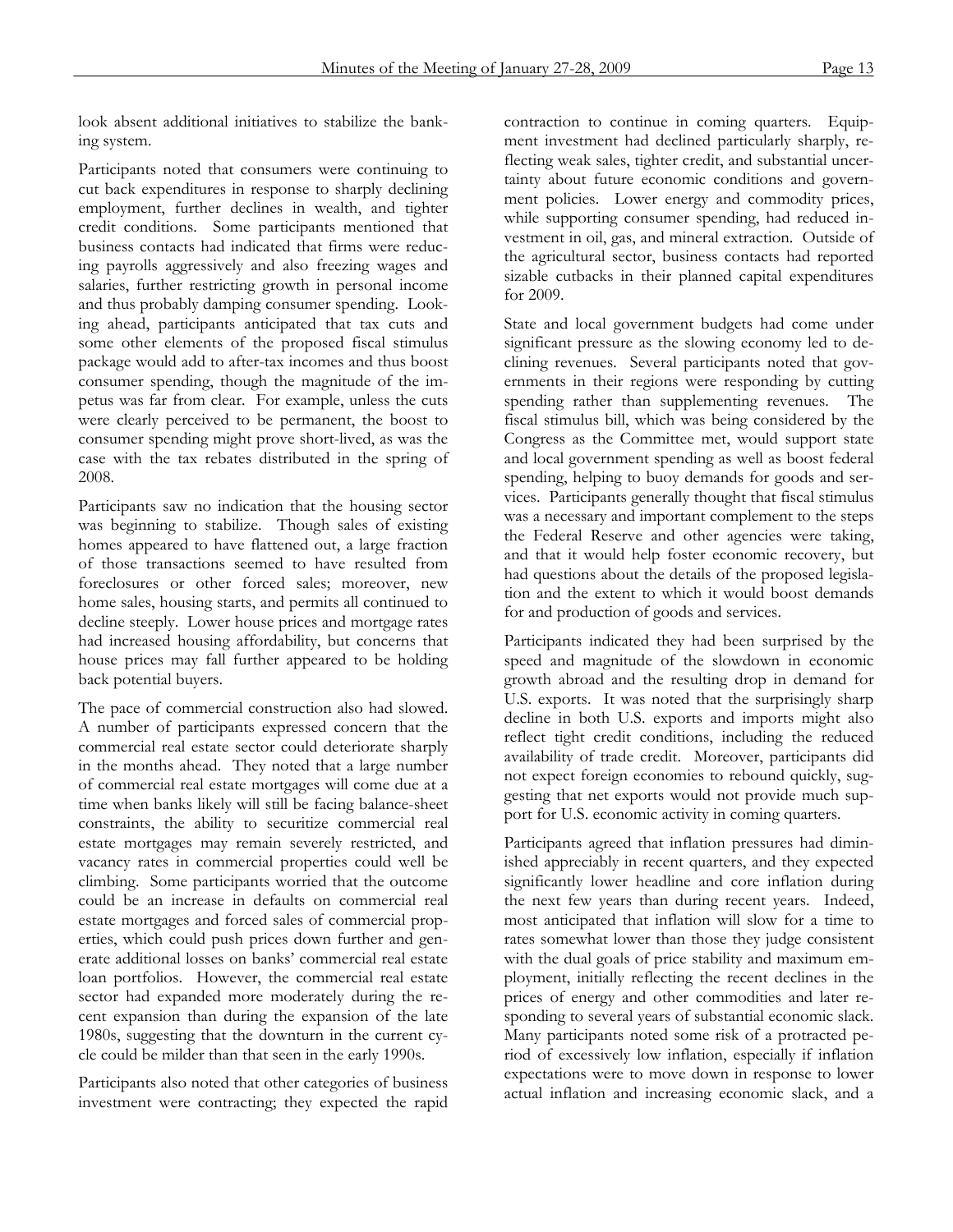few even saw some risk of deflation. Several others, however, anticipated that longer-run inflation expectations would remain well anchored, supported in part by the Federal Reserve's aggressive expansion of its balance sheet and the resulting growth of the monetary base, and therefore thought it unlikely that inflation would decline below levels they saw as consistent with the dual goals of price stability and maximum employment. Moreover, some noted a risk that expected inflation might actually increase to an undesirably high level if the public does not understand that the Federal Reserve's liquidity facilities will be wound down and its balance sheet will shrink as economic and financial conditions improve.

Several participants indicated that they thought the FOMC should explore establishing quantitative guidelines or targets for a monetary aggregate, perhaps the growth rate of the monetary base or M2; in their view such guidelines would provide useful information to the public and help anchor inflation expectations. Others were skeptical that a single quantitative measure could adequately convey the Federal Reserve's current approach to monetary policy because the stimulative effect of the Federal Reserve's liquidity-providing and asset-purchase programs depends not only on the scale but also on the mix of lending programs and securities purchases. In addition, a few participants noted that the sizes of some Federal Reserve liquidity programs are determined by banks' and market participants' need to use those programs and thus will tend to increase when financial conditions worsen and shrink when financial conditions improve; the size and composition of the Federal Reserve's balance sheet needs to be able to adjust in response.

In their discussion of monetary policy for the intermeeting period, Committee members agreed that keeping the target range for the federal funds rate at 0 to  $\frac{1}{4}$ percent would be appropriate. They also agreed to continue using liquidity and asset-purchase programs to support the functioning of financial markets and stimulate the economy. Members further agreed that these programs were likely to maintain the size of the Federal Reserve's balance sheet at a high level. Members noted that it may be necessary to expand these programs, but had somewhat different views about the best way of doing so. One member expressed the view that it would be best to expand holdings of U.S. Treasury securities rather than to expand targeted liquidity programs. All other members indicated that they thought it appropriate to continue the program of purchasing agency debt and mortgage-backed securities. Several

expressed a willingness to expand the size and duration of those purchases in the near future; others stood ready to expand the program if conditions warrant but noted that the program had only recently been implemented and preferred to wait for more information about economic and financial developments and the program's effects before considering an expansion.

At the conclusion of the discussion, with Mr. Lacker dissenting, the Committee voted to authorize and direct the Federal Reserve Bank of New York, until it was instructed otherwise, to execute transactions in the System Account in accordance with the following domestic policy directive:

"The Federal Open Market Committee seeks monetary and financial conditions that will foster price stability and promote sustainable growth in output. To further its long-run objectives, the Committee seeks conditions in reserve markets consistent with federal funds trading in a range from 0 to  $\frac{1}{4}$  percent. The Committee directs the Desk to purchase GSE debt and agency-guaranteed MBS during the intermeeting period with the aim of providing support to the mortgage and housing markets. The timing and pace of these purchases should depend on conditions in the markets for such securities and on a broader assessment of conditions in primary mortgage markets and the housing sector. By the end of the second quarter of this year, the Desk is expected to purchase up to \$100 billion in housing-related GSE debt and up to \$500 billion in agencyguaranteed MBS. The System Open Market Account Manager and the Secretary will keep the Committee informed of ongoing developments regarding the System's balance sheet that could affect the attainment over time of the Committee's objectives of maximum employment and price stability."

The vote encompassed approval of the following statement to be released at 2:15 p.m.:

"The Federal Open Market Committee decided today to keep its target range for the federal funds rate at  $0$  to  $\frac{1}{4}$  percent. The Committee continues to anticipate that economic conditions are likely to warrant exceptionally low levels of the federal funds rate for some time.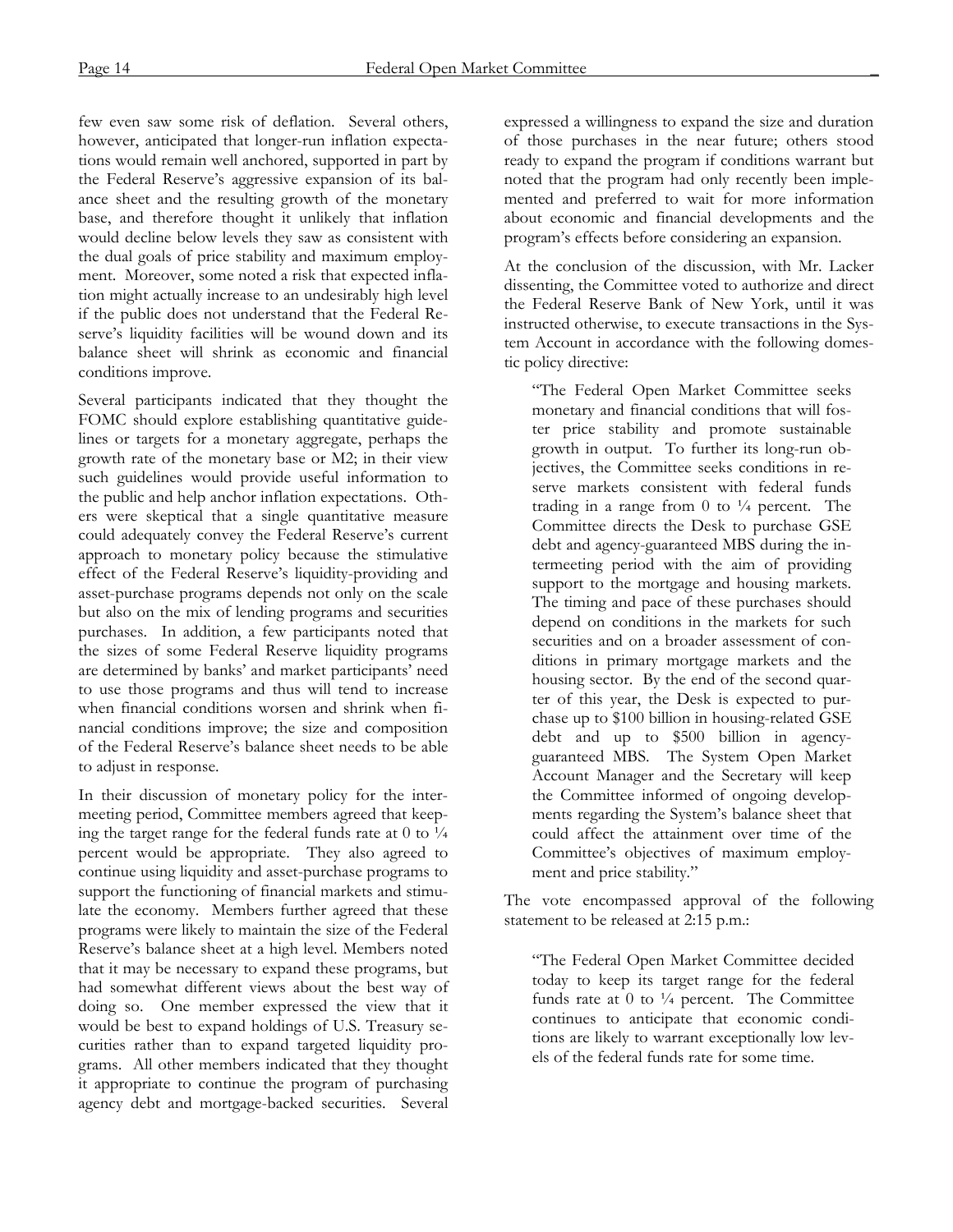Information received since the Committee met in December suggests that the economy has weakened further. Industrial production, housing starts, and employment have continued to decline steeply, as consumers and businesses have cut back spending. Furthermore, global demand appears to be slowing significantly. Conditions in some financial markets have improved, in part reflecting government efforts to provide liquidity and strengthen financial institutions; nevertheless, credit conditions for households and firms remain extremely tight. The Committee anticipates that a gradual recovery in economic activity will begin later this year, but the downside risks to that outlook are significant.

In light of the declines in the prices of energy and other commodities in recent months and the prospects for considerable economic slack, the Committee expects that inflation pressures will remain subdued in coming quarters. Moreover, the Committee sees some risk that inflation could persist for a time below rates that best foster economic growth and price stability in the longer term.

The Federal Reserve will employ all available tools to promote the resumption of sustainable economic growth and to preserve price stability. The focus of the Committee's policy is to support the functioning of financial markets and stimulate the economy through open market operations and other measures that are likely to keep the size of the Federal Reserve's balance sheet at a high level. The Federal Reserve continues to purchase large quantities of agency debt and mortgage-backed securities to provide support to the mortgage and housing markets, and it stands ready to expand the quantity of such purchases and the duration of the purchase program as conditions warrant. The Committee also is prepared to purchase longer-term Treasury securities if evolving circumstances indicate that such transactions would be particularly effective in improving conditions in private credit markets. The Federal Reserve will be implementing the Term Asset-Backed Securities Loan Facility to facilitate the extension of credit to households and small businesses. The Committee will continue to monitor carefully the size and composition of the Federal Reserve's balance sheet in light of evolving financial market developments and to assess whether expansions of or modifications to lending facilities would serve to further support credit markets and economic activity and help to preserve price stability."

**Voting for this action**: Messrs. Bernanke and Dudley, Ms. Duke, Messrs. Evans, Kohn, Lockhart, and Warsh, and Ms. Yellen.

### **Voting against this action**: Mr. Lacker.

Mr. Lacker dissented because he preferred to expand the monetary base by purchasing U.S. Treasury securities rather than through targeted credit programs. Mr. Lacker was fully supportive of the significant expansion of the Federal Reserve's balance sheet and the intention to maintain the size of the balance sheet at a high level. However, while he recognized that spreads were elevated and volumes low in many credit markets, he saw no evidence of market failures that made targeted credit programs, including the forthcoming TALF, necessary. Moreover, he was concerned that such programs channel credit away from other worthy borrowers, amount to fiscal policy, would exacerbate moral hazard, and might be hard to unwind. He supported, instead, maintaining the size of the balance sheet at a high level through purchases of U.S. Treasury securities. In his view, such purchases would limit distortions to private credit flows, minimize adverse incentive effects, and maintain a clear distinction between monetary and fiscal policies.

It was agreed that the next meeting of the Committee would be held on Tuesday, March 17, 2009. The meeting adjourned at 1:05 p.m. on January 28, 2009.

### **Notation Vote**

By notation vote completed on January 5, 2009, the Committee unanimously approved the minutes of the FOMC meeting held on December 15-16, 2008.

#### **Conference Call**

On January 16, 2009, the Committee met by conference call to discuss issues associated with establishing an explicit numerical objective for inflation. The Committee made no decisions on whether to establish such an objective. Most meeting participants expressed the view that an explicit numerical objective for longerrun inflation would be fully consistent with the Federal Reserve's dual mandate of promoting maximum employment and price stability and would not impede fostering the stability of the financial system. A number of participants emphasized that additional clarity on the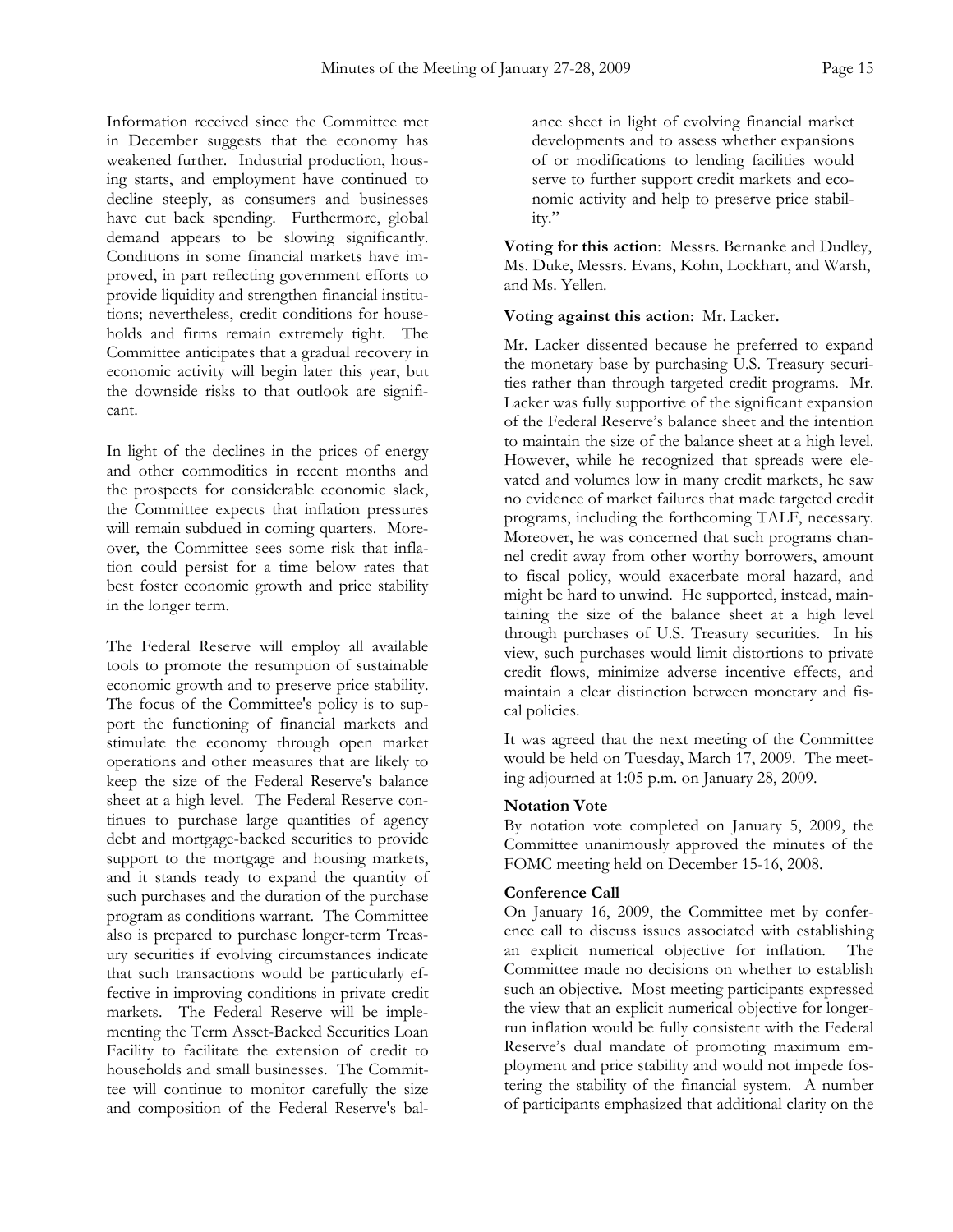longer-run inflation goal would further enhance Federal Reserve communications but would not involve any substantive change in monetary policy strategy. Many participants agreed that establishing and maintaining a transparent numerical inflation objective would be helpful—at least to some degree—in anchoring inflation expectations and thereby improve the overall effectiveness of monetary policy; others judged that the potential benefits of an explicit numerical inflation objective might be largely attained by extending the horizon of their regular projections for economic activity and inflation. Some indicated that the establishment of a numerical inflation objective could be particularly helpful under present circumstances in forestalling an unwelcome decline in longer-run inflation expectations—and hence in contributing to economic recovery—while also assuring the public that actions taken to counter economic weakness will not lead to high inflation over the longer-run. However, several participants expressed concern that an initiative to clarify the Committee's longer-run inflation objective could be confusing to the public in the current context of economic weakness and financial market strains. Participants also discussed several technical issues related to the implementation and communication of an explicit numerical inflation objective. They expressed a range of views about whether such an objective should be expressed in terms of the consumer price index or the PCE price deflator, the merits of a point value versus a range, the length of time over which policy would aim to achieve any such objective, and the frequency with which the Committee would reevaluate this framework. At this meeting, the staff also briefed the Committee on the coordinated set of measures for supporting Bank of America that had been taken by the Treasury, the FDIC, and the Federal Reserve earlier that day.

> \_\_\_\_\_\_\_\_\_\_\_\_\_\_\_\_\_\_\_\_\_\_\_\_\_\_\_\_\_ **Brian F. Madigan Secretary**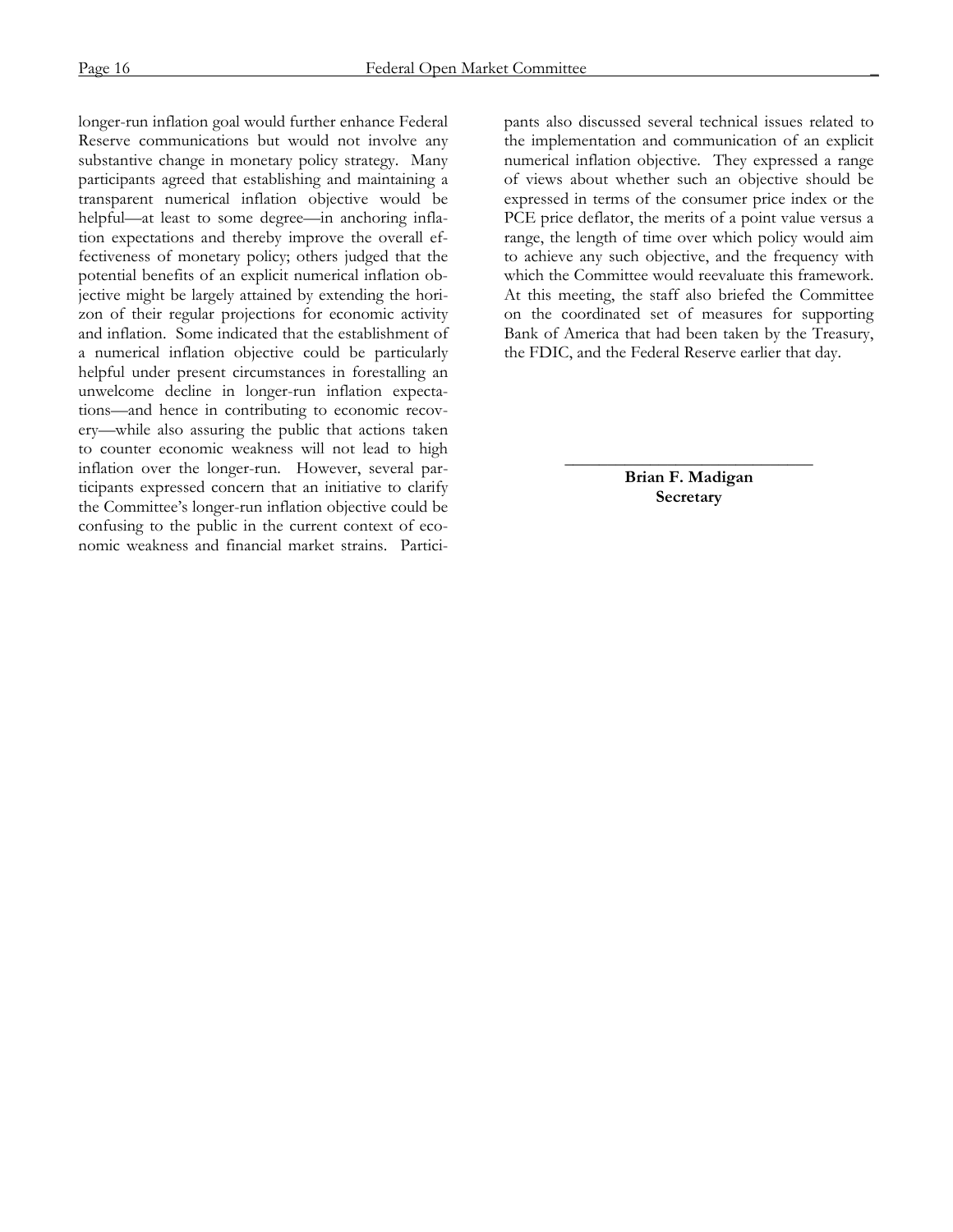# **Summary of Economic Projections**

In conjunction with the January 27-28, 2009 FOMC meeting, the members of the Board of Governors and the presidents of the Federal Reserve Banks, all of whom participate in deliberations of the FOMC, provided projections for economic growth, unemployment, and inflation in 2009, 2010, 2011, and over the longer run. Projections were based on information available through the conclusion of the meeting, on each participant's assumptions regarding a range of factors likely to affect economic outcomes, and on his or her assessment of appropriate monetary policy. "Appropriate monetary policy" is defined as the future policy that, based on current information, is deemed most likely to foster outcomes for economic activity and inflation that best satisfy the participant's interpretation of the Federal Reserve's dual objectives of maximum employment and price stability. Longer-run projections represent each participant's assessment of the rate to which each variable would be expected to converge over time under appropriate monetary policy and in the absence of further shocks.

FOMC participants viewed the outlook for economic activity and inflation as having weakened significantly since last October, when their last projections were made. As indicated in Table 1 and depicted in Figure 1, participants projected that real GDP would contract this year, that the unemployment rate would increase substantially, and that consumer price inflation would be significantly lower than in recent years. Given the strength of the forces currently weighing on the economy, participants generally expected that the recovery would be unusually gradual and prolonged: All participants anticipated that unemployment would remain substantially above its longer-run sustainable rate at the end of 2011, even absent further economic shocks; a few indicated that more than five to six years would be needed for the economy to converge to a longer-run path characterized by sustainable rates of output growth and unemployment and by an appropriate rate of inflation. Participants generally judged that their projections for both economic activity and inflation were subject to a degree of uncertainty exceeding historical norms. Nearly all participants viewed the risks to the growth outlook as skewed to the downside, and all participants saw the risks to the inflation outlook as either balanced or tilted to the downside.

#### **The Outlook**

Participants' projections for the change in real GDP in 2009 had a central tendency of -1.3 to -0.5 percent, compared with the central tendency of -0.2 to 1.1 percent for their projections last October. In explaining these downward revisions, participants referred to the further intensification of the financial crisis and its effect on credit and wealth, the waning of consumer and business confidence, the marked deceleration in global economic activity, and the weakness of incoming data on spending and employment. Participants anticipated a broad-based decline in aggregate output during the first half of this year; they noted that consumer spending would likely be damped by the deterioration in labor markets, the tightness of credit conditions, the continuing decline in house prices, and the recent sharp

Table 1. Economic projections of Federal Reserve Governors and Reserve Bank presidents, January 2009 Percent

| Variable                                               | Central tendency <sup>1</sup>                  |                                       |                                     | Range <sup>2</sup>    |                                     |                                     |                                  |                       |
|--------------------------------------------------------|------------------------------------------------|---------------------------------------|-------------------------------------|-----------------------|-------------------------------------|-------------------------------------|----------------------------------|-----------------------|
|                                                        | 2009                                           | 2010                                  | 2011                                | Longer Run            | 2009                                | 2010                                | 2011                             | Longer Run            |
| Change in real GDP                                     | $-1.3$ to $-0.5$                               | $2.5 \text{ to } 3.3$                 | $3.8 \text{ to } 5.0$               | $2.5 \text{ to } 2.7$ | $-2.5$ to 0.2                       | $1.5 \text{ to } 4.5$               | $2.3 \text{ to } 5.5$            | $2.4 \text{ to } 3.0$ |
| October projection                                     | $-0.2$ to 1.1                                  | 2.3 to 3.2                            | 2.8 to 3.6                          | n.a.                  | $-1.0 \text{ to } 1.8$              | $1.5 \text{ to } 4.5$               | $2.0 \text{ to } 5.0$            | n.a.                  |
| Unemployment rate                                      | 8.5 to 8.8                                     | 8.0 to 8.3                            | 6.7 to 7.5                          | 4.8 to $5.0$          | 8.0 to 9.2                          | 7.0 to 9.2                          | $5.5$ to $8.0$                   | 4.5 to 5.5            |
| October projection                                     | 7.1 to 7.6                                     | 6.5 to 7.3                            | 5.5 to 6.6                          | n.a.                  | 6.6 to $8.0$                        | $5.5 \text{ to } 8.0$               | 4.9 to 7.3                       | n.a.                  |
| PCE inflation                                          | $0.3 \text{ to } 1.0$                          | $1.0 \text{ to } 1.5$                 | $0.9 \text{ to } 1.7$               | $1.7 \text{ to } 2.0$ | $-0.5$ to 1.5                       | $0.7 \text{ to } 1.8$               | $0.2 \text{ to } 2.1$            | $1.5 \text{ to } 2.0$ |
| October projection.                                    | 1.3 to $2.0$                                   | $1.4 \text{ to } 1.8$                 | 1.4 to 1.7                          | n.a.                  | $1.0 \text{ to } 2.2$               | 1.1 to $1.9$                        | $0.8$ to $1.8$                   | n.a.                  |
| Core PCE inflation $3, \ldots$ .<br>October projection | $0.9 \text{ to } 1.1$<br>$1.5 \text{ to } 2.0$ | $0.8 \text{ to } 1.5$<br>1.3 to $1.8$ | $0.7 \text{ to } 1.5$<br>1.3 to 1.7 |                       | $0.6 \text{ to } 1.5$<br>1.3 to 2.1 | $0.4 \text{ to } 1.7$<br>1.1 to 1.9 | $0.0$ to $1.8$<br>$0.8$ to $1.8$ |                       |

 NOTE: Projections of change in real gross domestic product (GDP) and of inflation are from the fourth quarter of the previous year to the fourth quarter of the year indicated. PCE inflation and core PCE inflation are the percentage rates of change in, respectively, the price index for personal consumption expenditures (PCE) and the price index for PCE excluding food and energy. Projections for the unemployment rate are for the average civilian unemployment rate in the fourth quarter of the year indicated. Each participant's projections are based on his or her assessment of appropriate monetary policy. Longer-run projections represent each participant's assessment of the rate to which each variable would be expected to converge under appropriate monetary policy and in the absence of further shocks to the economy. The October projections were made in conjunction with the FOMC meeting on October 28-29, 2008.

1. The central tendency excludes the three highest and three lowest projections for each variable in each year.

2. The range for a variable in a given year includes all participants' projections, from lowest to highest, for that variable in that year.

3. Longer-run projections for core PCE inflation are not collected.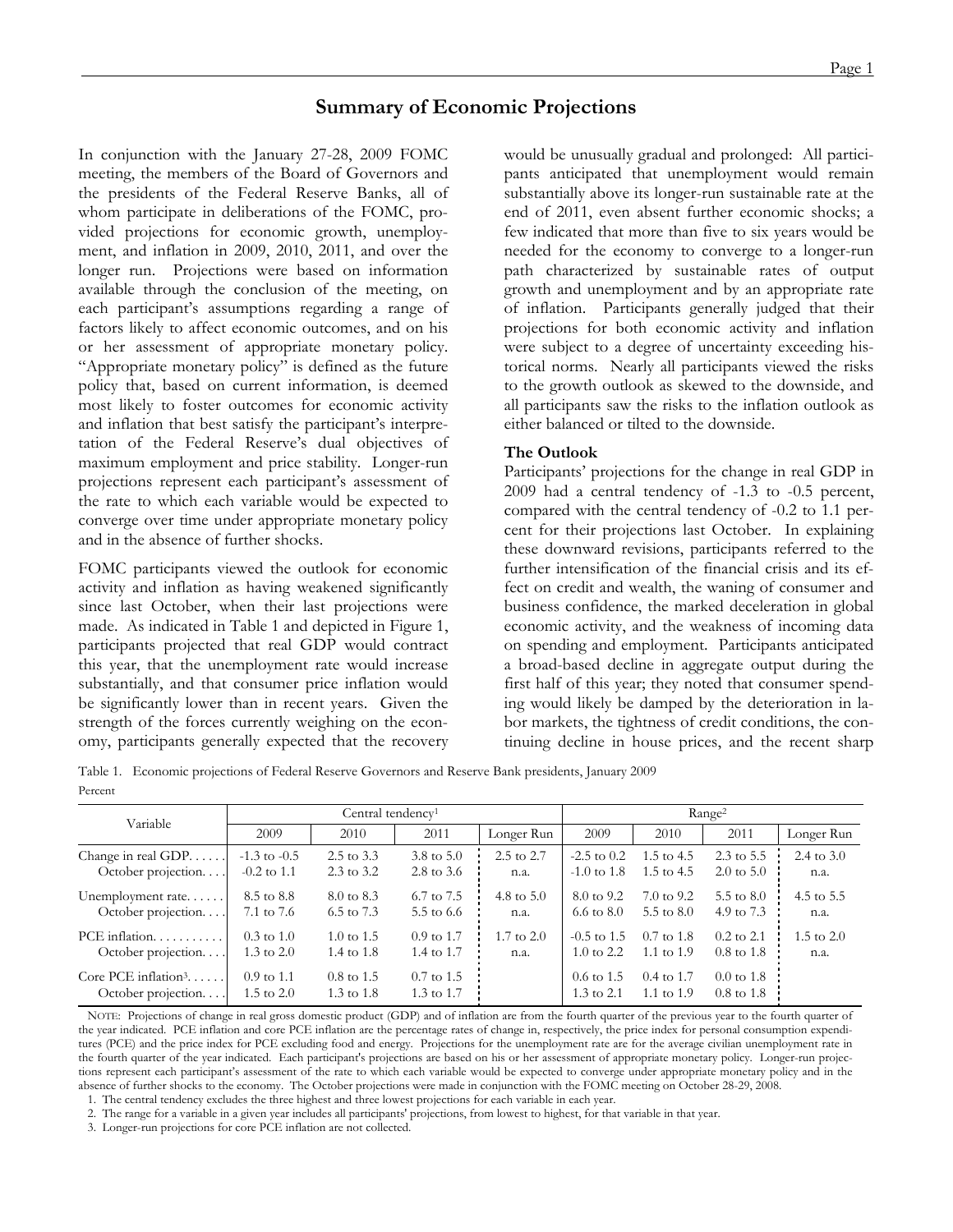

Figure 1. Central tendencies and ranges of economic projections, 2009–11 and over the longer run

NOTE: Definitions of variables are in the notes to table 1. The data for the actual values of the variables are annual.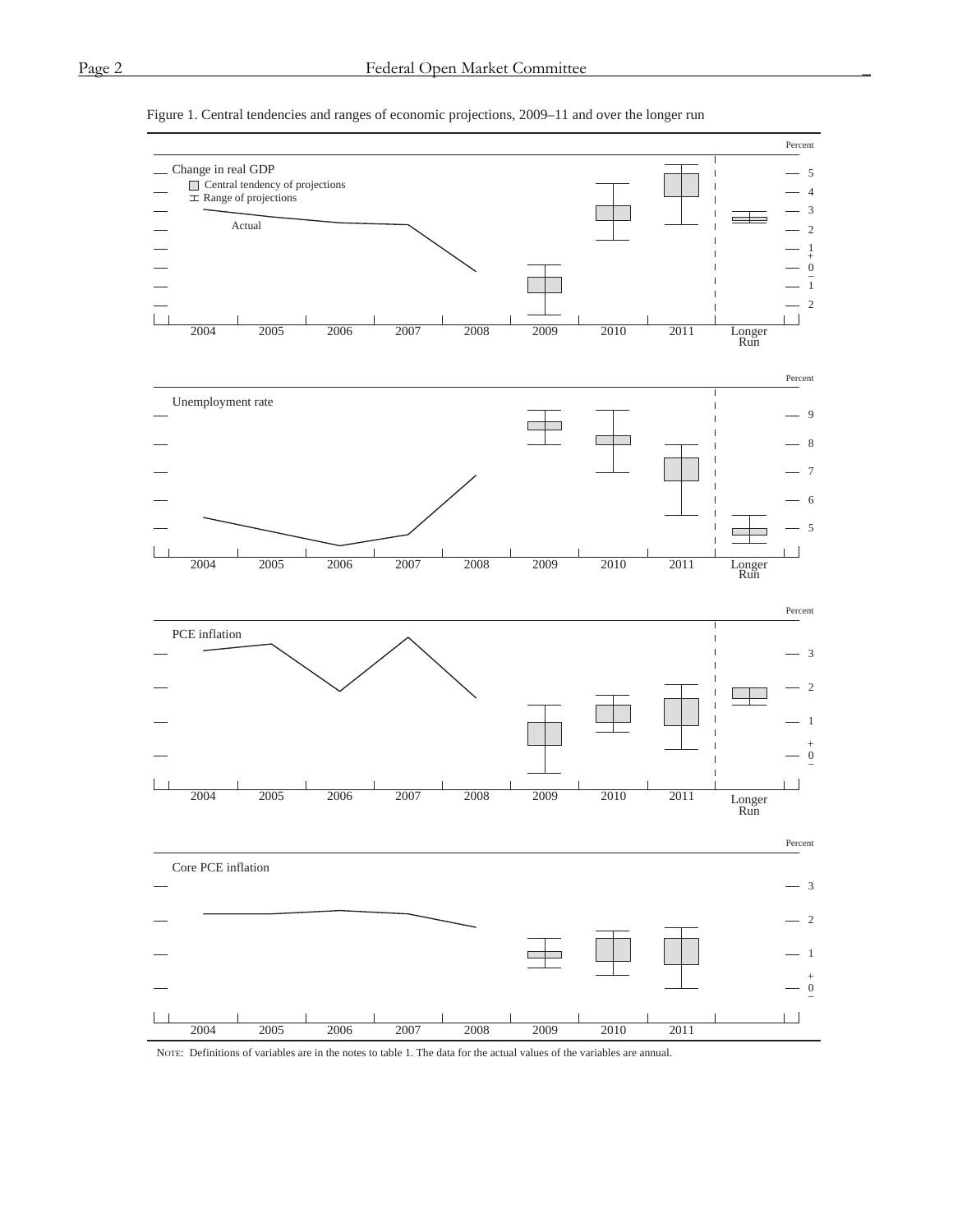reduction in stock market wealth, and they saw reductions in consumer demand contributing to further weakness in business investment. However, participants expected that the economy would begin to recover—albeit gradually—during the second half of the year, mainly reflecting the effects of fiscal stimulus and of Federal Reserve measures providing support to credit markets.

Looking further ahead, participants' growth projections had a central tendency of 2.5 to 3.3 percent for 2010 and 3.8 to 5.0 percent for 2011. Participants generally expected that strains in financial markets would ebb only slowly and hence that the pace of recovery in 2010 would be damped. Nonetheless, participants generally anticipated that real GDP growth would gain further momentum in 2011, reaching a pace that would temporarily exceed their estimates of the longer-run sustainable rate of economic growth and would thereby help reduce the slack in resource utilization. Most participants expected that, absent further shocks, economic growth would eventually converge to a rate of 2.5 to 2.7 percent, reflecting longer-term trends in the growth of productivity and the labor force.

Participants anticipated that labor market conditions would deteriorate substantially further over the course of this year, and nearly all expected that unemployment would still be well above its longer-run sustainable rate at the end of 2011. Participants' projections for the average unemployment rate during the fourth quarter of 2009 had a central tendency of 8.5 to 8.8 percent, markedly higher than last December's actual unemployment rate of 7.2 percent—the latest available figure at the time of the January FOMC meeting. Nearly all participants' projections were more than a percentage point higher than their previous forecasts made last October, reflecting the sharp rise in actual unemployment that occurred during the final months of 2008 as well as participants' weaker outlook for economic activity this year. Most participants anticipated that output growth in 2010 would not be substantially above its longer-run trend rate and hence that unemployment would decline only modestly next year. With economic activity and job creation generally projected to accelerate in 2011, participants anticipated that joblessness would decline more appreciably that year, as is evident from the central tendency of 6.7 to 7.5 percent for their unemployment rate projections. Participants expected that the unemployment rate would decline further after 2011, and most saw it settling in at a rate of 4.8 to 5.0 percent over time.

The central tendency of participants' projections for total PCE inflation this year was 0.3 to 1.0 percent, about a percentage point lower than the central tendency of their projections last October. Many participants noted that recent readings on inflation had been surprisingly low, and some anticipated that the unexpected declines in the prices of energy and other commodities that had occurred in the latter part of 2008 would continue to hold down inflation at the consumer level in 2009. Participants also marked down their projections for core PCE inflation this year in light of their views about the indirect effects of lower energy prices and the influence of increased resource slack.

Looking beyond this year, participants' projections for total PCE inflation had a central tendency of 1.0 to 1.5 percent for 2010, 0.9 to 1.7 percent for 2011, and 1.7 to 2.0 percent over the longer run. Participants' longerrun projections for total PCE inflation reflected their individual assessments of the measured rates of inflation consistent with the Federal Reserve's dual mandate for promoting price stability and maximum employment. Most participants judged that a longer-run PCE inflation rate of 2 percent would be consistent with the dual mandate; others indicated that  $1\frac{1}{2}$  or  $1\frac{3}{4}$  percent inflation would be appropriate. Modestly positive longer-run inflation would allow the Committee to stimulate economic activity and support employment by setting the federal funds rate temporarily below the inflation rate when the economy is buffeted by a large negative shock to demands for goods and services. Participants generally expected that core and overall inflation would converge over time, and that persistent economic slack would continue to weigh on inflation outcomes for the next few years and hence that total PCE inflation in 2011 would still be below their assessments of the appropriate inflation rate for the longer run.

### **Risks to the Outlook**

 $\overline{a}$ 

Participants continued to view uncertainty about the outlook for economic activity as higher than normal.<sup>1</sup> The risks to their projections for real GDP growth were judged as being skewed to the downside and the associated risks to their projections for the unemployment rate were tilted to the upside. Participants high-

<sup>1</sup> Table 2 provides estimates of forecast uncertainty for the change in real GDP, the unemployment rate, and total consumer price inflation over the period from 1987 to 2007. At the end of this summary, the box "Forecast Uncertainty" discusses the sources and interpretation of uncertainty in economic forecasts and explains the approach used to assess the uncertainty and risks attending participants' projections.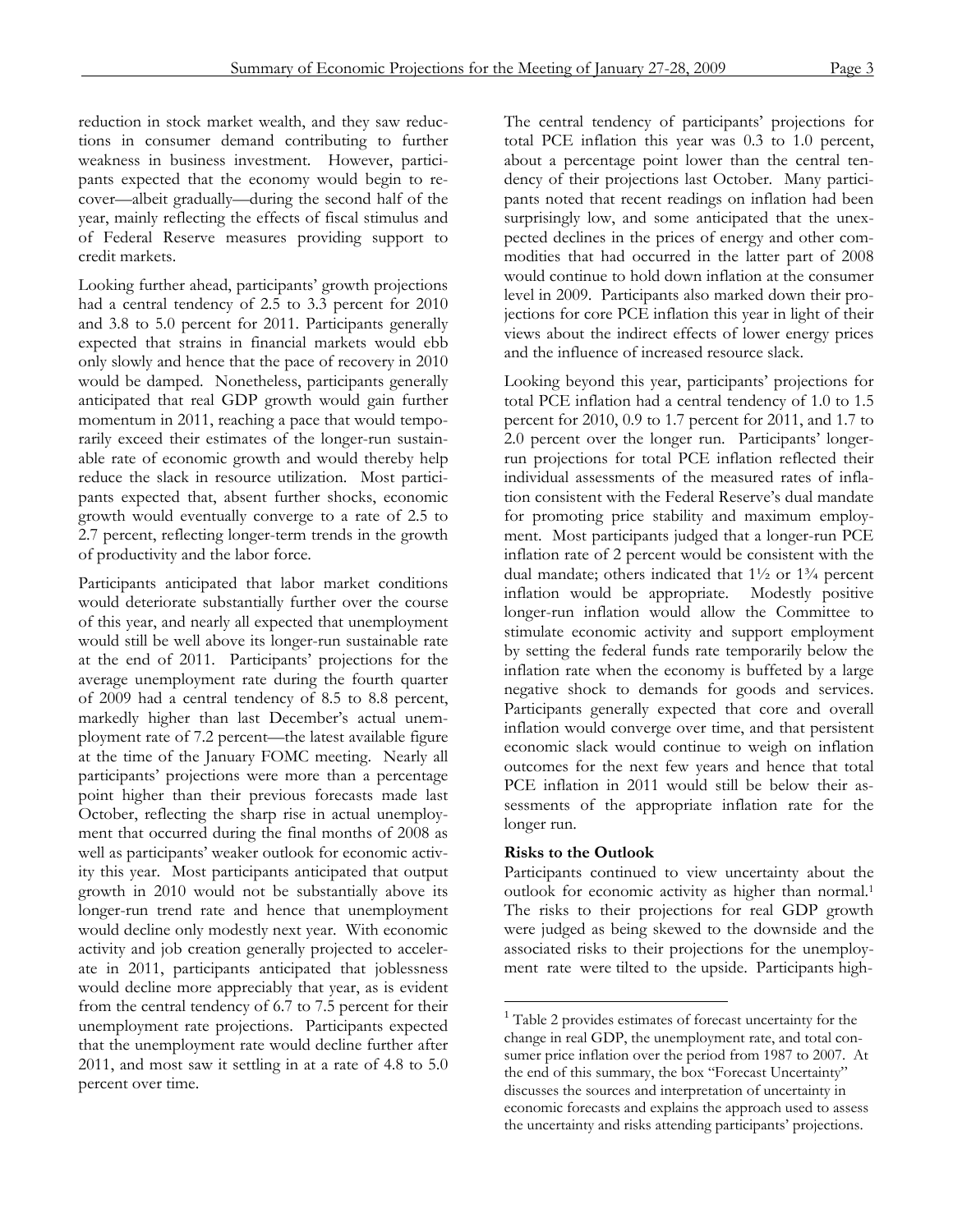Table 2. Average historical projection error ranges Percentage points

| Variable                           | 2009      | 2010      | 2011      |  |  |  |  |
|------------------------------------|-----------|-----------|-----------|--|--|--|--|
| Change in real $GDP1$              | ±1.2      | ±1.4      | ±1.4      |  |  |  |  |
| Unemployment rate $1$              | $\pm 0.5$ | $\pm 0.8$ | ±1.0      |  |  |  |  |
| Total consumer prices <sup>2</sup> | ±0.9      | ±1.0      | $\pm 0.9$ |  |  |  |  |

NOTE: Error ranges shown are measured as plus or minus the root mean squared error of projections that were released in the winter from 1987 through 2007 for the current and following two years by various private and government forecasters. As described in the box "Forecast Uncertainty," under certain assumptions, there is about a 70 percent probability that actual outcomes for real GDP, unemployment, and consumer prices will be in ranges implied by the average size of projection errors made in the past. Further information is in David Reifschneider and Peter Tulip (2007), "Gauging the Uncertainty of the Economic Outlook from Historical Forecasting Errors," Finance and Economics Discussion Series 2007-60 (Board of Governors of the Federal Reserve System, November).

1. For definitions, refer to general note in table 1.

2. Measure is the overall consumer price index, the price measure that has been most widely used in government and private economic forecasts. Projection is percent change, fourth quarter of the previous year to the fourth quarter of the year indicated. The slightly narrower estimated width of the confidence interval for inflation in the third year compared with that for the second year is likely the result of using a limited sample period for computing these statistics.

lighted the considerable degree of uncertainty about the future course of the financial crisis and its impact on the real economy; for example, rising unemployment and weaker growth could exacerbate delinquencies on household and business loans, leading to higher losses for financial firms and so to a further tightening of credit conditions that would in turn put further downward pressure on spending to a greater degree than currently foreseen. In addition, some participants noted that a substantial degree of uncertainty was associated with gauging the stimulative effects of nontraditional monetary policy tools that are now being employed given that conventional policy easing was limited by the zero lower bound on nominal interest rates. Others referred to uncertainties regarding the size, composition, and effectiveness of the fiscal stimulus package—which was still under consideration at the time of the FOMC meeting—and of further measures to stabilize the banking system.

As in October, most participants continued to view the uncertainty surrounding their inflation projections as higher than historical norms. A slight majority of participants judged the risks to the inflation outlook as roughly balanced, while the rest viewed these risks as skewed to the downside. Participants indicated that elevated uncertainty about global growth was clouding the outlook for prices of energy and other commodities and hence contributing to greater uncertainty in their inflation projections. Many participants stated that their assessments regarding the level of uncertainty and balance of risks to the inflation outlook were closely linked to their judgments about the uncertainty and risks to the outlook for economic activity. Some participants noted the risk that inflation expectations might become unanchored and drift downward in response to persistently low inflation outcomes, while others pointed to the possibility of an upward shift if investors became concerned that stimulative policy measures might not be unwound in a timely fashion once the economy begins to recover.

#### **Diversity of Views**

Figures 2.A and 2.B provide further details on the diversity of participants' views regarding likely outcomes for real GDP growth and the unemployment rate, respectively. For 2009 to 2011, the dispersion in participants' projections for each variable was roughly the same as for their projections last October. This dispersion mainly indicated the diversity of participants' assessments regarding the stimulative effects of fiscal policy, the pace of recovery in financial markets, and the evolution of households' desired saving rates. The dispersion in participants' longer-run projections reflected differences in their estimates regarding the sustainable rates of output growth and unemployment to which the economy would converge under appropriate policy and in the absence of any further shocks.

Figures 2.C and 2.D provide corresponding information regarding the diversity of participants' views regarding the inflation outlook. The dispersion in participants' projections for total PCE inflation in 2009 was substantially greater than for their projections made last October, due to increased diversity of participants' views regarding the near-term evolution of prices of energy and raw materials and the extent to which changes in those prices would be likely to pass through into overall inflation. The dispersion in participants' projections for core PCE inflation in 2009 was noticeably lower than last October, but the dispersion in their projections for core inflation in 2010 and 2011 was markedly wider, reflecting varying assessments about the timing and pace of economic recovery, the sensitivity of inflation to slack in resource utilization, the prevalence of downward nominal wage rigidity, and the likelihood that inflation expectations will remain firmly anchored. A few participants anticipated that inflation in 2011 would be close to their longer-run projections. However, most participants' projections for total PCE inflation in 2011 were below their longerrun projections, primarily reflecting the anticipated effects of substantial slack over the next three years; this inflation gap was about  $\frac{1}{4}$  to  $\frac{1}{2}$  percentage point for some participants but exceeded a full percentage point for others.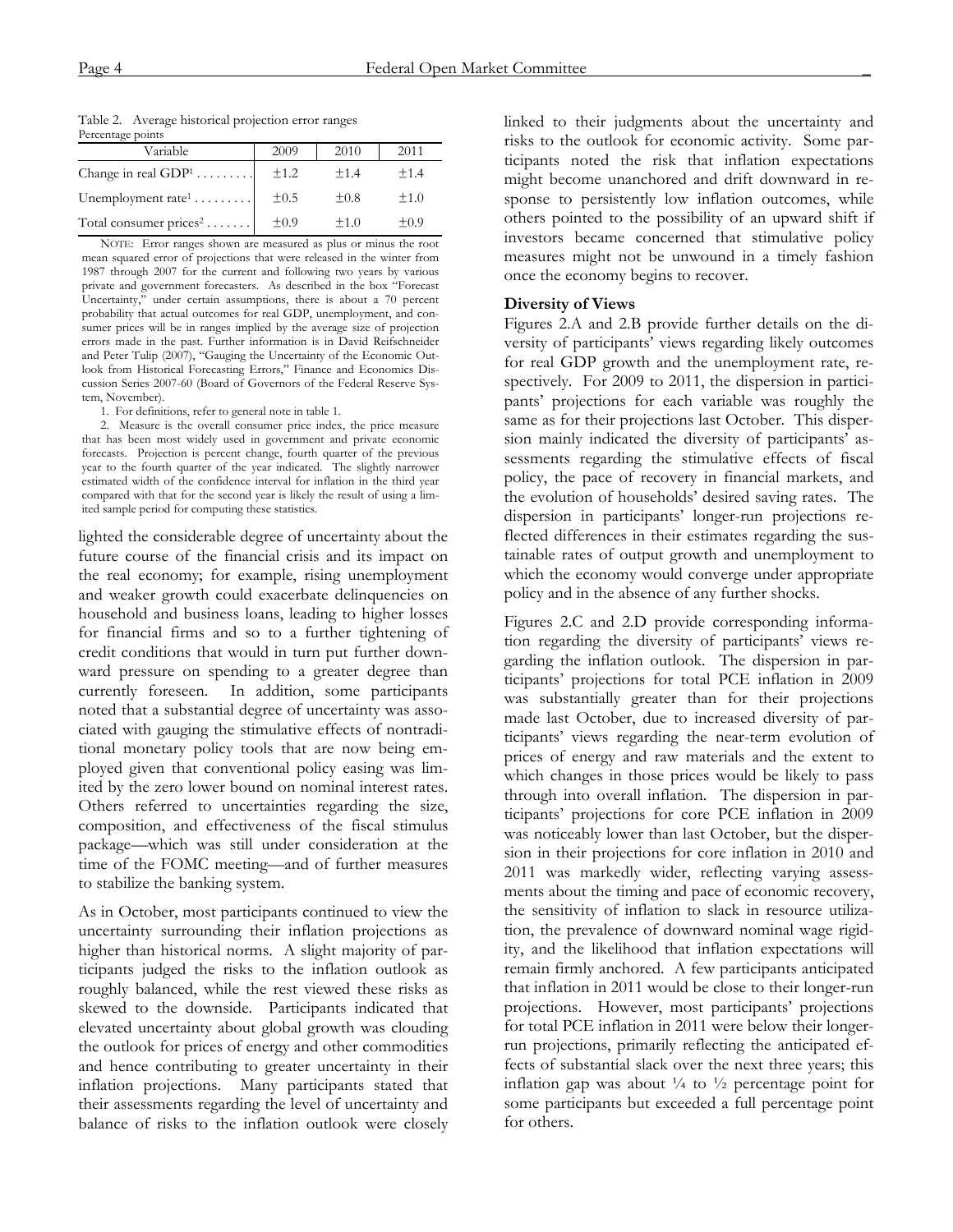





I. - 1

 $\Box$  $\overline{\phantom{a}}$ 

 $-2$ 4 6

NOTE: Definitions of variables are in the general note to table 1.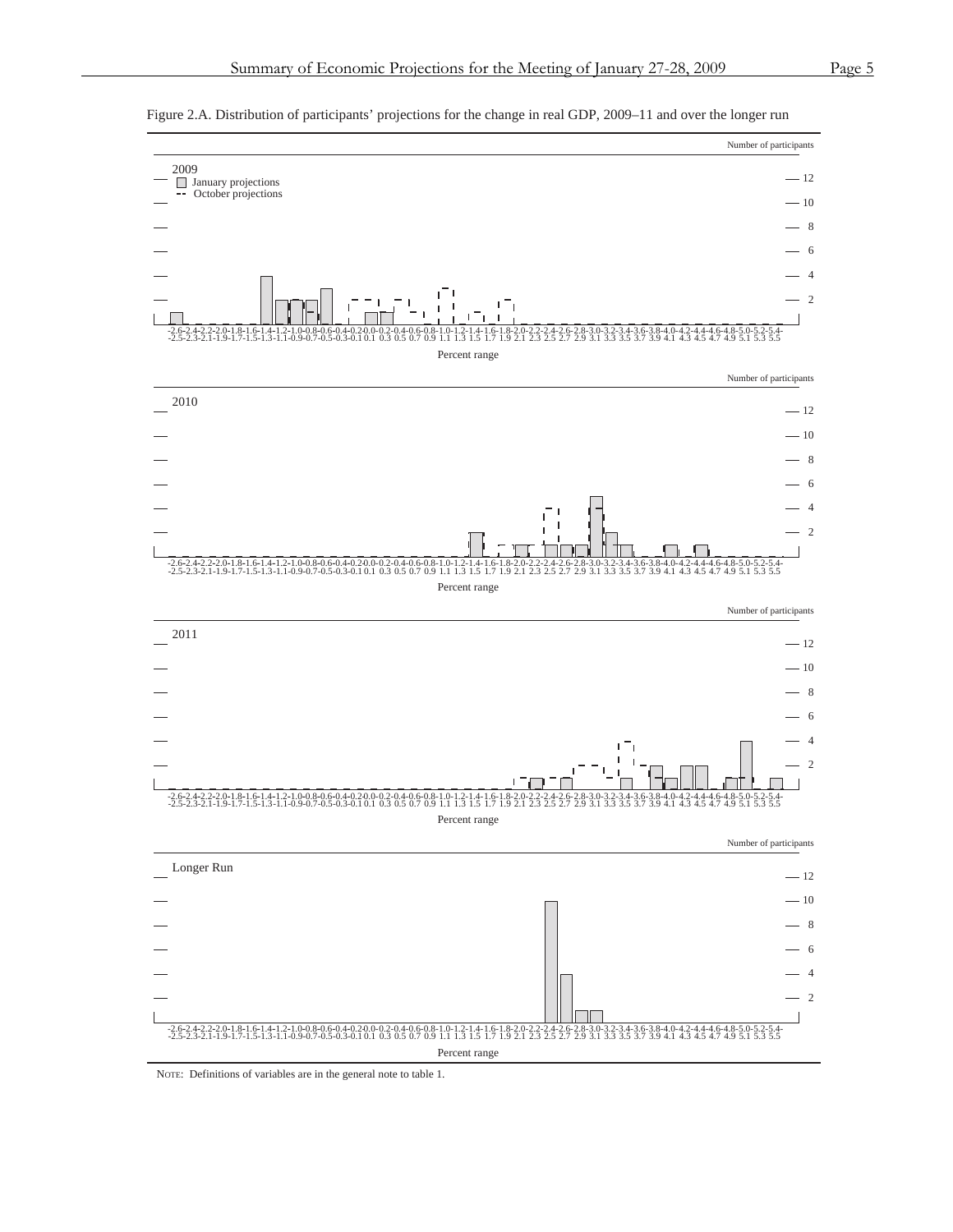

Figure 2.B. Distribution of participants' projections for the unemployment rate, 2009–11 and over the longer run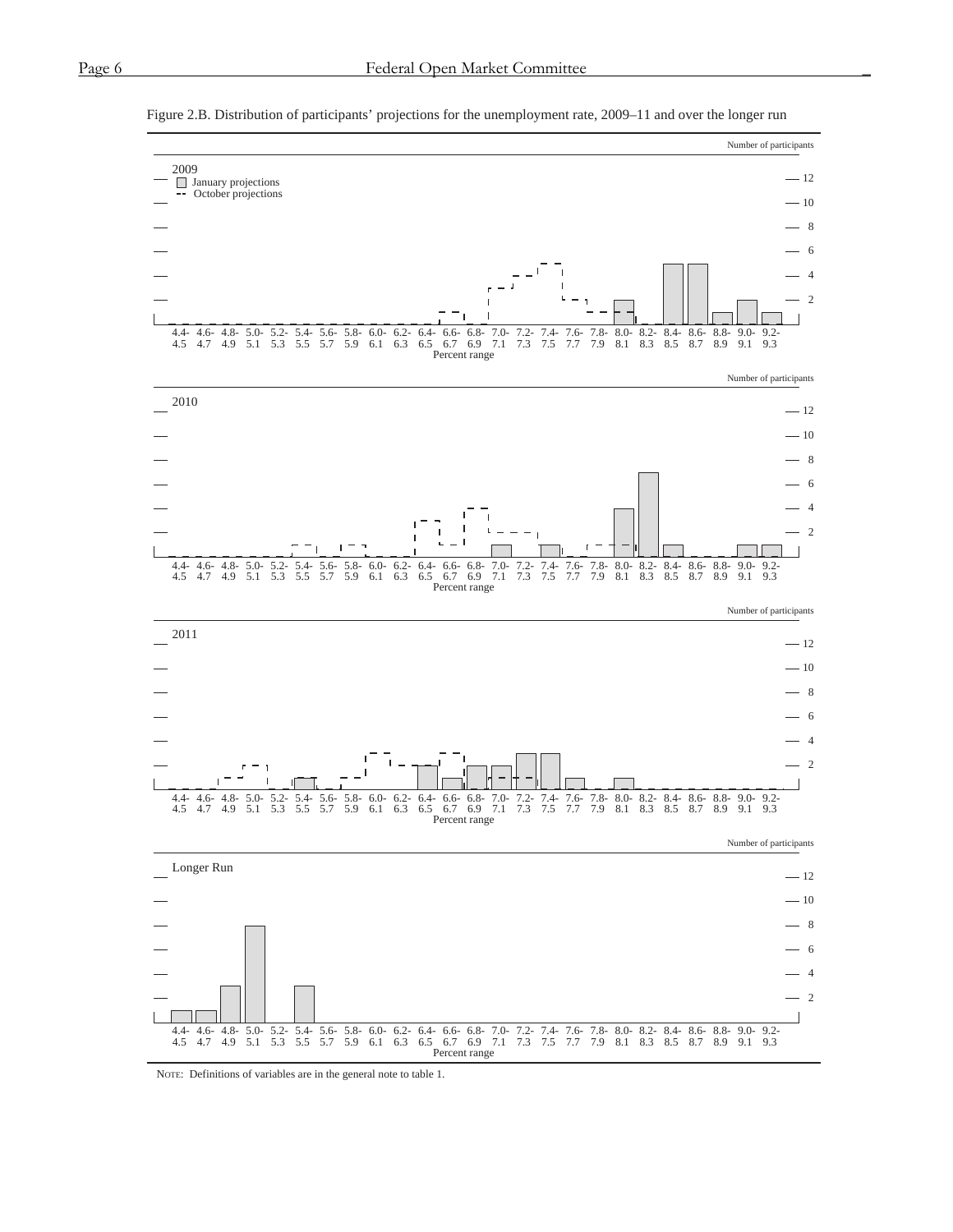



NOTE: Definitions of variables are in the general note to table 1.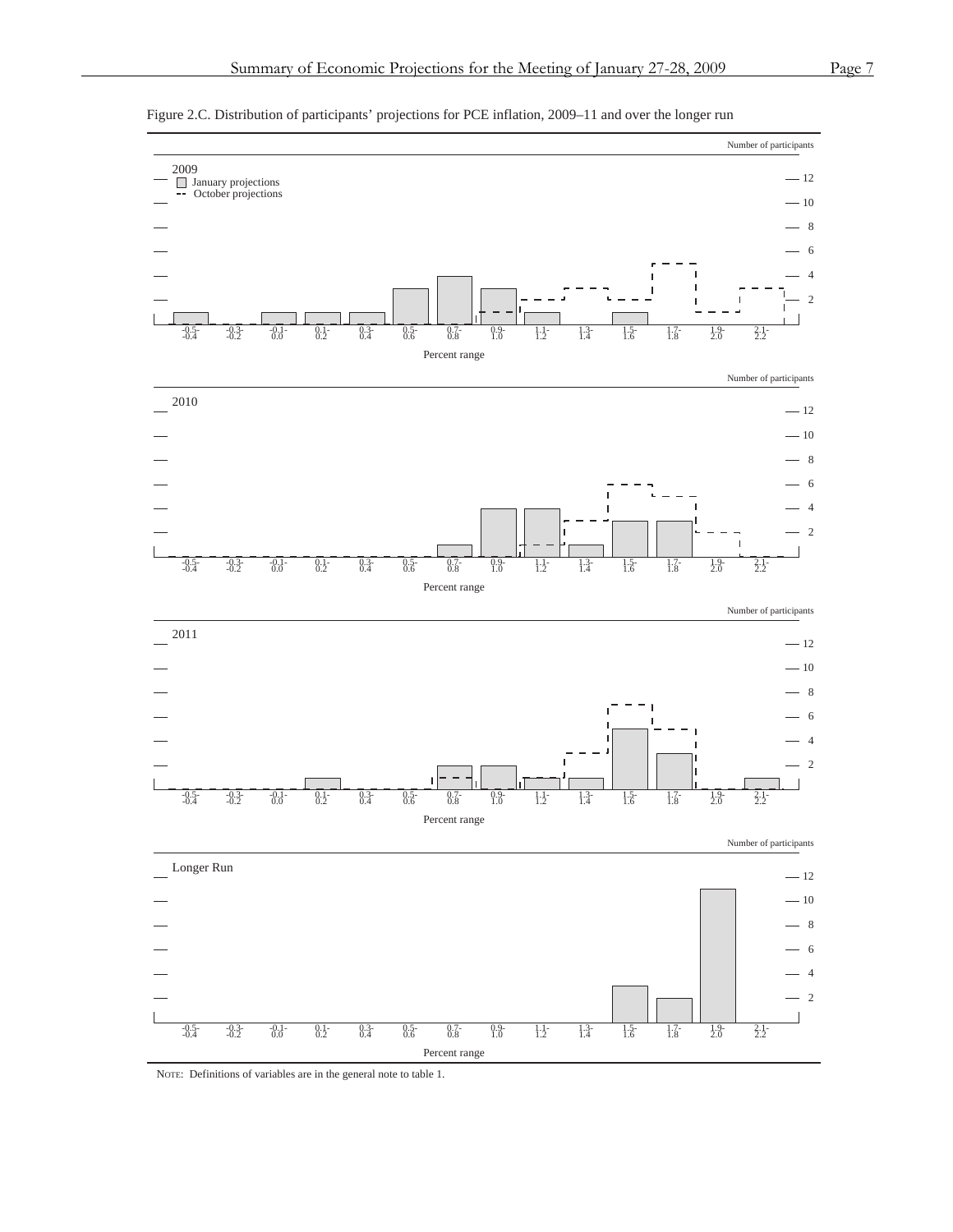

Figure 2.D. Distribution of participants' projections for core PCE inflation, 2009–11

NOTE: Definitions of variables are in the general note to table 1.

0.3- 0.4

0.5- 0.6

0.7- 0.8

0.9- 1.0

Percent range

1.1- 1.2

1.3- 1.4

1.5- 1.6

1.7- 1.8

1.9- 2.0

2.1- 2.2

 $-0.1 - 0.0$ 

0.1- 0.2